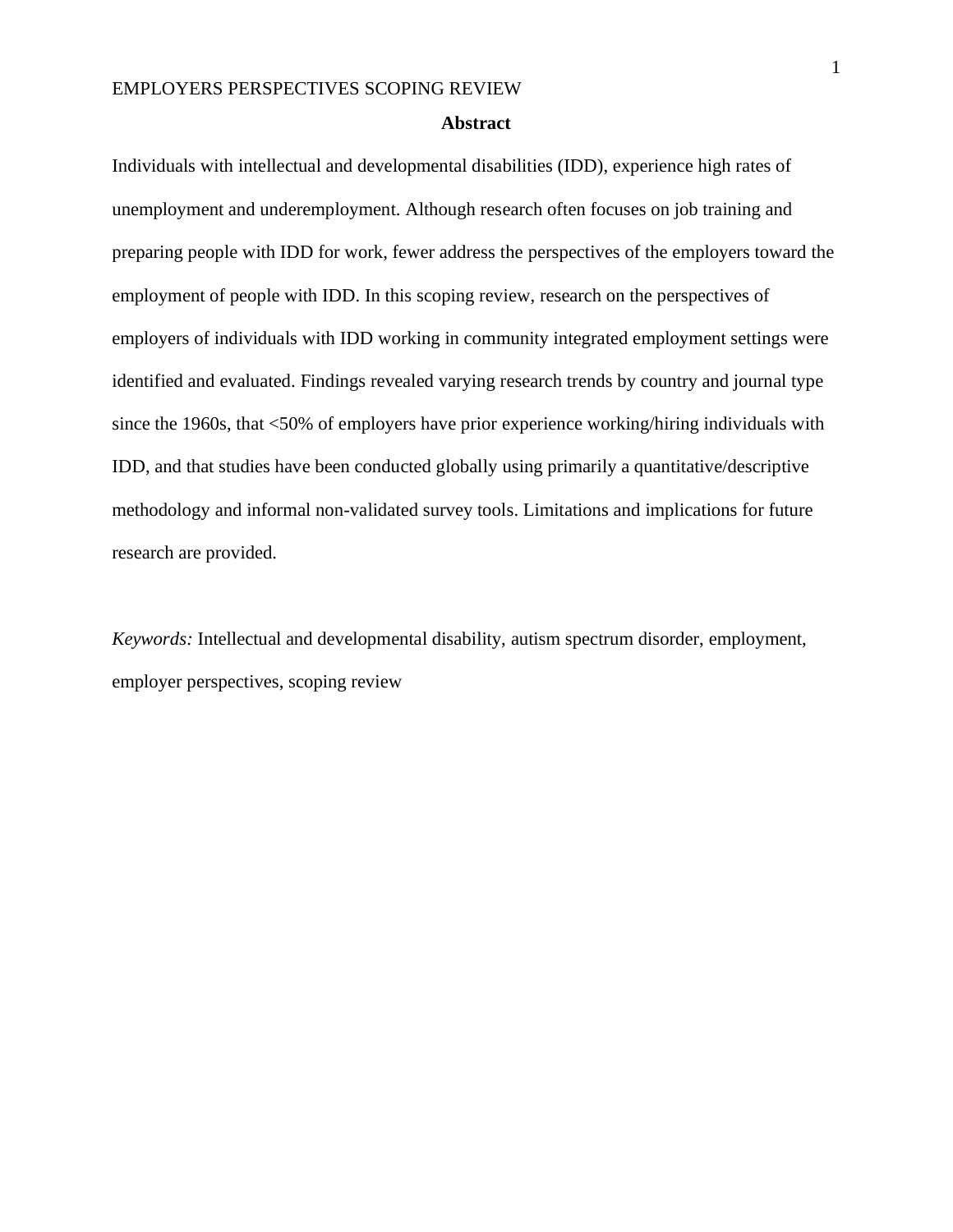### **Employers' perspectives on individuals with IDD in community integrated employment**

# **settings: A scoping review**

Employment is a socially normative activity that often defines adulthood and is critical to individuals' personal autonomy and quality of life (Grun et al., 2010; Saleh & Bruyere, 2018; Walsh et al., 2014). Individuals with intellectual and developmental disabilities (IDD), including those with autism spectrum disorder (ASD) and intellectual disability (ID), and their families have expressed strong desires to be employed (Ali et al., 2011; Kocman & Weber, 2016) and prefer to work in integrated employment settings (Migliore et al., 2007; Scott et al., 2017; Simonsen & Neubert, 2013). National and global inclusion efforts have attempted to improve employment outcomes for individuals with IDD, including United States legislative efforts such as the Higher Education Opportunity Act (2008) and the Workforce Innovation and Opportunity Act (2014), as well as global efforts through the *United Nations Convention on the Rights of Persons with Disabilities* (2006). Despite these efforts, only 15% of adults with IDD in the United States are competitively employed in individual jobs (Hiersteiner et al., 2018) and global employment ratios of individuals with disabilities vary between 30-31% in South Africa and Japan to 81-92% in Switzerland and Malawi (World Health Organization, 2011).

Barriers to employment have been recently categorized as supply-side and demand-side barriers (Erickson et al., 2014). Supply-side barriers are associated with a paucity of employment-related hard and/or soft skills and limited evidence-based training to prepare individuals with IDD for employment. Moreover, demand-side barriers are related to the employer, such as organizational culture, beliefs on additional costs, and negative attitudes of staff. Demand-side research has shown that employers have unfavorable attitudes toward hiring individuals with IDD (Scott et al, 2019; Solomon, 2020), report concerns with perceived lack of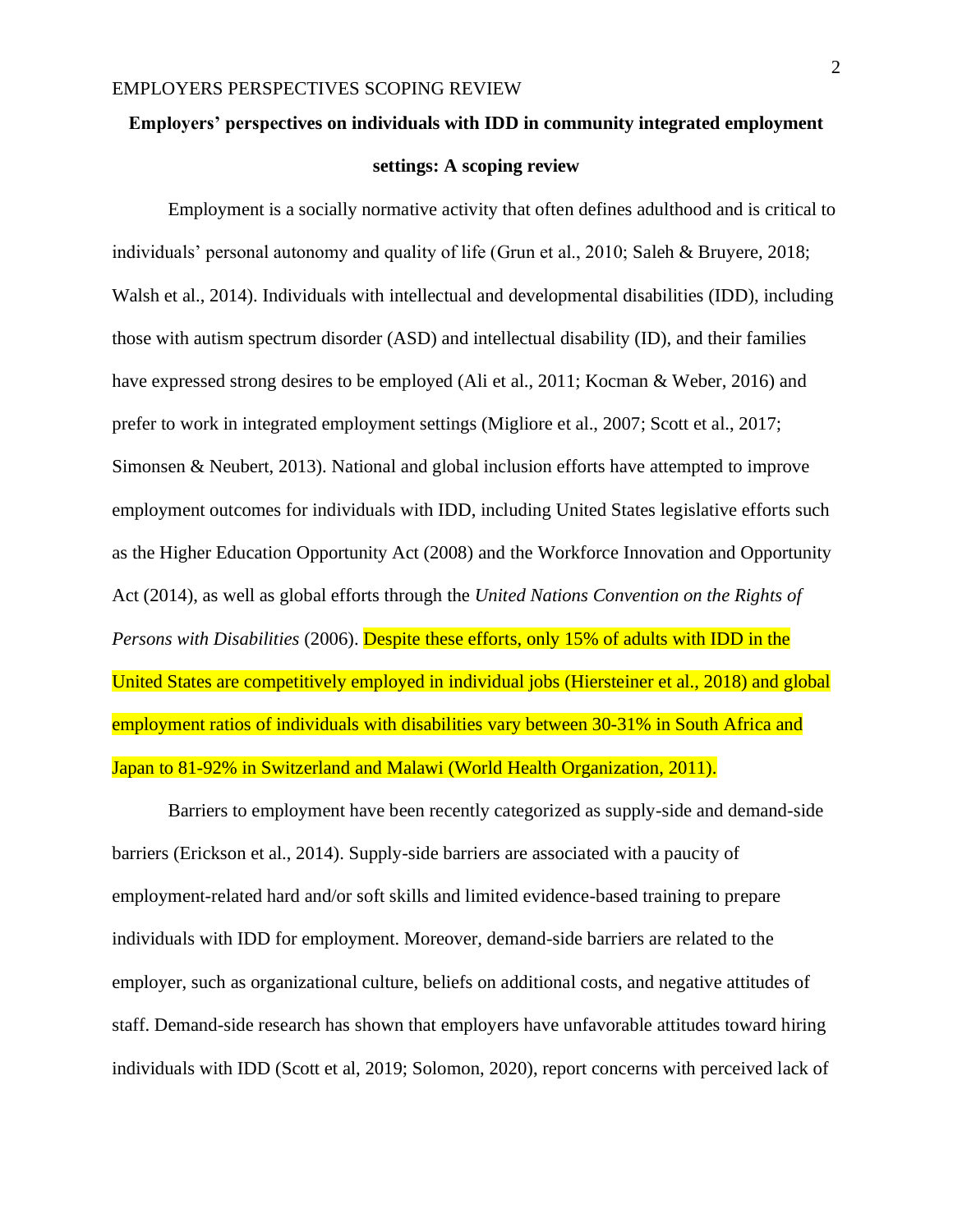skills and legal issues (Kocman et al., 2017; Scott et al., 2017), have limited knowledge regarding disability (Bowman, 2020; Ju et al., 2013), and worry about poor productivity (Graffam et al., 2002; Scott et al., 2017). Further research has found that employers lack the motivation to employ an individual with IDD or to improve the accessibility of the work environment (e.g., provide reasonable accommodations; Waisman-Nitzan et al., 2019). These demand-side barriers may contribute not only to poor employment outcomes but also to negative societal attitudes toward individuals with IDD (Johnson & Joshi, 2014; Scott et al., 2019; Solomon, 2020) and a lack of organizational leadership to create positive employment opportunities (Bowman, 2020). Thus, it is imperative to investigate employers' capacity, perspectives, and concerns in supporting individuals with IDD in integrated employment.

Recent research has determined that these demand-side barriers are present even when individuals with IDD receive proper training and employment preparation and have skills that are beneficial to the workplace, including cognitive strengths, attention to detail, expertise in specific areas, scientific dispositions, and fairness (de Schipper et al., 2016; Scott et al., 2017). For example, Hedley and colleagues (2017) conducted a systematic literature review to identify effective employment support programs and program factors that resulted in successful outcomes for individuals with ASD. The authors found that when individuals with ASD were enrolled in a comprehensive employment support program, employment outcomes improved, including obtaining and maintaining work, wages, and number of hours worked. Despite participation in these employment training programs, however, employers continued to perceive those with ASD as having severe limitations in their work abilities and failed to build a supportive workplace that focused on the strengths of individuals with ASD (Hedley et al., 2017).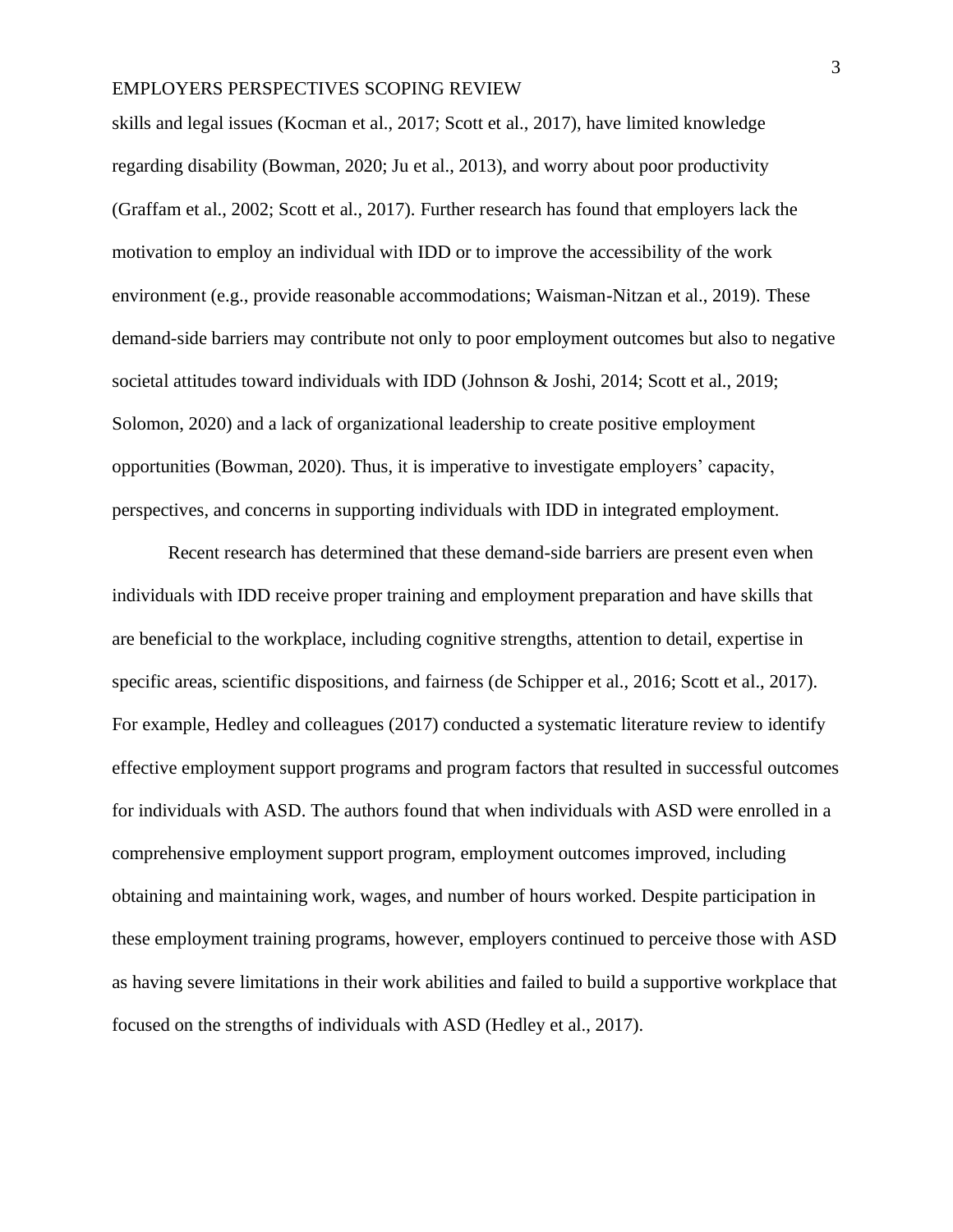In another systematic review, **Rashid et al.** (2017) identified studies examining employer capacity or the competence of employers to hire and support employment for individuals with IDD in the workforce. Their findings revealed that employers reported job coaches as a primary tool to support employer capacity and comfort with hiring. However, Rashid and colleagues determined that job coaches were continually used to support the individuals with IDD and not the employer. Moreover, their findings identified minimal research was conducted regarding employers' perspectives of individuals with IDD in the workforce and ways to change the social environment, such as coworker education and diversity acceptance.

Therefore, even though individuals with IDD have shown to meet workplace requirements, improve the organizational inclusion culture, and have not shown to increase costs to employers (Hedley et al., 2017; Rashid et al., 2017; Scott et al., 2017), those with IDD continue to be un- or under-employed in the community. Thus, research on demand-side barriers specifically focusing on employer capacity, perspectives, and strategies to improve the social environment is critical. Such information may provide insights on how to build employer knowledge and capacity to create an inclusive employment culture and potentially diminish prejudice and discrimination that is a barrier for individuals with IDD (Erickson et al., 2014).

### **Current Review**

Decreased revenue, adverse interactions between employees, and increased assistance/accommodation for only one employee are just a few of the negative perceptions' employers have of individuals with IDD in the workplace (Scott et al., 2017). However, when employers have these mis- and negative perceptions, it deprives individuals with IDD an opportunity to improve their financial stability, quality of life, and social opportunities (Jahoda et al., 2009). Hedley et al. (2017) and Rashid et al. (2017) have examined employment support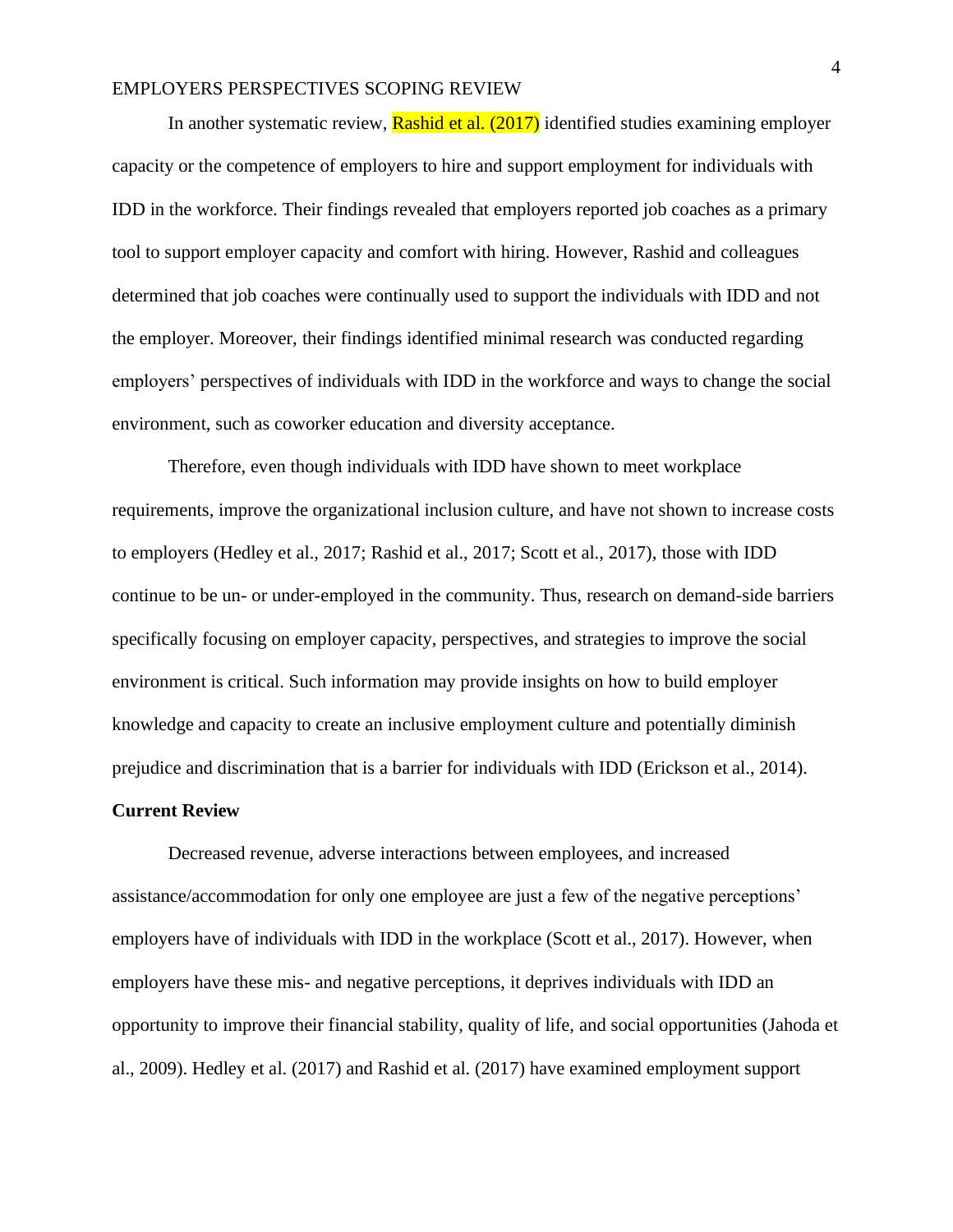programs and employer capacity to hire and support individuals with IDD in the workforce, but there are no reviews aggregating research on employers' perspectives of individuals with IDD in integrated employment settings. Therefore, the current scoping review was conducted to provide a thorough picture of the employers' experience of hiring and working with individuals with IDD. This review posed the following four research questions:

- 1. What are the publication trends of studies focusing on employer perspectives of individuals with IDD in integrated employment settings?
- 2. What demographic characteristics have been represented in the employer perspectives literature?
- 3. What methodological approaches have been utilized when examining employers' perspectives?
- 4. What have been the employers' perspectives toward hiring and working with individuals with IDD in integrated employment settings?

### **Method**

### **Search Procedures**

A scoping review was conducted to identify the employer perspective literature as well as to describe the methodologies and data collection methods utilized to examine employer perspectives and determine gaps in the literature (Arksey & O'Malley, 2005; Munn et al., 2018). To conduct this scoping review, we followed the Preferred Reporting Items for Systematic reviews and Meta-Analyses extension for Scoping reviews statement (**PRISMA-ScR**, Tricco et al., 2018; see Figure 1). An extensive search was conducted using eight educational and social sciences databases: CINHAL Plus, Education Full Text, ERIC, PsycArticles, PsychInfo, SCOPUS, Sociological Abstracts, and Social Sciences Citation Index. Databases were initially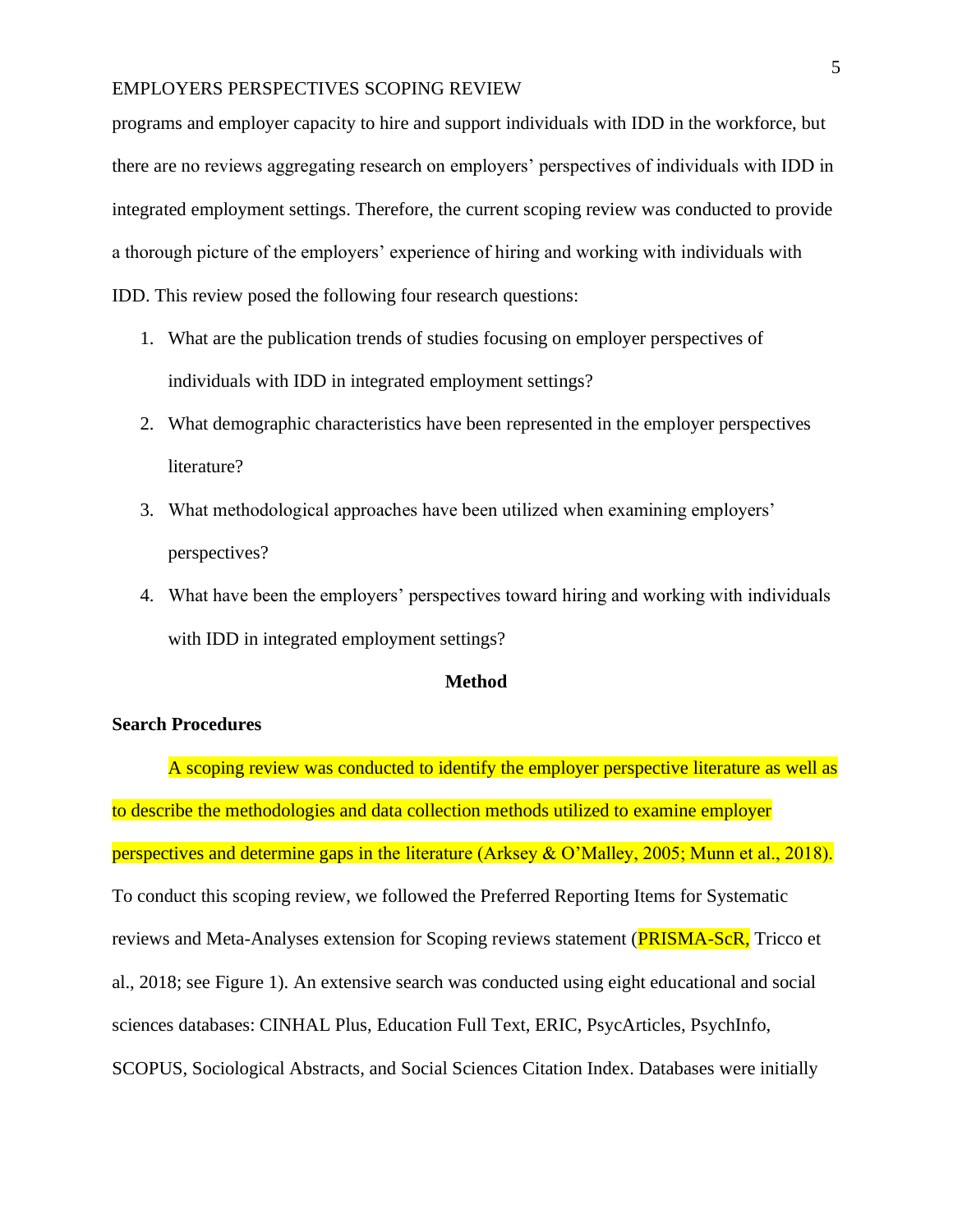searched in January 2018 and updated in January 2020 with the following search terms used: participant characteristics (*employer, supervisor, manager, compan\**), outcomes (*perspective, perception, belief, view*), disability (*autism, intellectual disabilit\*, cognitive impair\*, mental retard\**), and settings (*employment, support\* employment, experience, internship, vocational, support\*, rehab\*, work, job, career, customiz\* employment*)*.* The terms were combined using the Boolean search operator "and" to include participant characteristics, outcomes, disabilities, and settings. The search was not limited by publication date and yielded 1,895 articles. Publication date was not limited in this search because we wanted to include all published articles that potentially discussed employers prior to the national call for integrated employment of the 1980s.

# **Inclusion and Exclusion Criteria**

For this review, the term *employer* was defined as someone who employs, hires, or supervises employees in an internship, job, or vocational setting. Examples of employers include administrators, directors, human resource personnel, managers, supervisors, and owners. A *community integrated employment setting* was defined as a workplace situated in a local area that employed both individuals with and without disabilities. These employees would be working or interning together in the same spaces and have the same or similar work expectations. If a study used the term *competitive integrated employment* instead of *community integrated employment*, the study still met the inclusion criteria due to the similarities in definitions between the two terms. Articles included in this review had to meet the following criteria: (a) include employers in the participant pool; (b) employers were from community integrated employment settings; (c) collect employer perspectives about people with IDD in the workplace (could include a mixed sample of individuals with IDD and other types of disabilities); (d) collect the perspectives via self-report;  $(e)$  be a research study (e.g., quantitative, qualitative, mixed methods); and (f)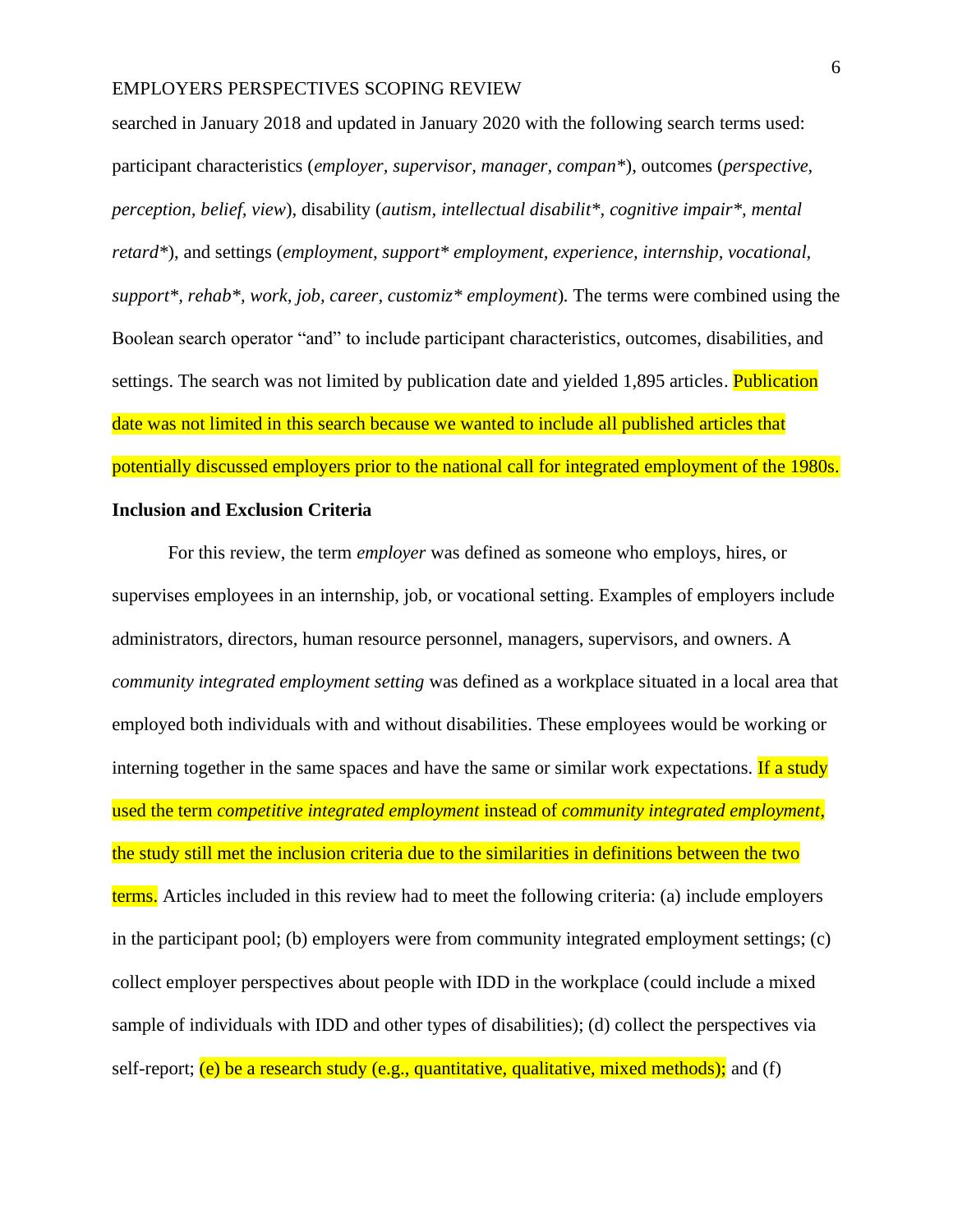published in English. Exclusion criteria included: (a) perspectives not collected directly from the employers (e.g., perspectives reported by parents or educators); (b) did not discuss individuals with IDD; (c) was not a data-based research article (e.g., conceptual or theoretical manuscripts); and (d) took place in a segregated employment setting.

### **Study Selection**

The first two authors screened titles and abstracts to identify potential articles following the inclusion and exclusion criteria. A reliability check to decrease researcher bias was conducted across  $30.5\%$  ( $n = 578$ ) of the articles by two trained graduate students and averaged 85% reliability. After this initial screening, full-text copies were retrieved, and the first two authors conducted a second more in-depth screening confirming the collection of employer perspectives through self-report and to verify type of disability. Any discrepancies were resolved through discussion. Following this second screening, a total of 23 articles were identified to be included in this review. Ancestral (i.e., reference list review) and forward searches (i.e., Google citations) were conducted on these 23 articles resulting in an additional 24 articles for a total of 47 articles included in this review (see Table 1).

### **Data Extraction**

To extract data from the 47 articles, a code book was written and refined to collect data regarding (a) participant demographics (e.g., number of participants, ethnicity, gender, age, education level); (b) disability types (e.g., ASD, ID); and (c) countries and settings (e.g., urban, rural, suburban). Then, the research methodology used was collected. Quantitative articles were defined as (a) evaluating an intervention using a group design or single case design or (b) conducting a survey with statistical analyses of the results (e.g., descriptive, correlational). Qualitative research designs such as phenomenological, ethnography, or case study were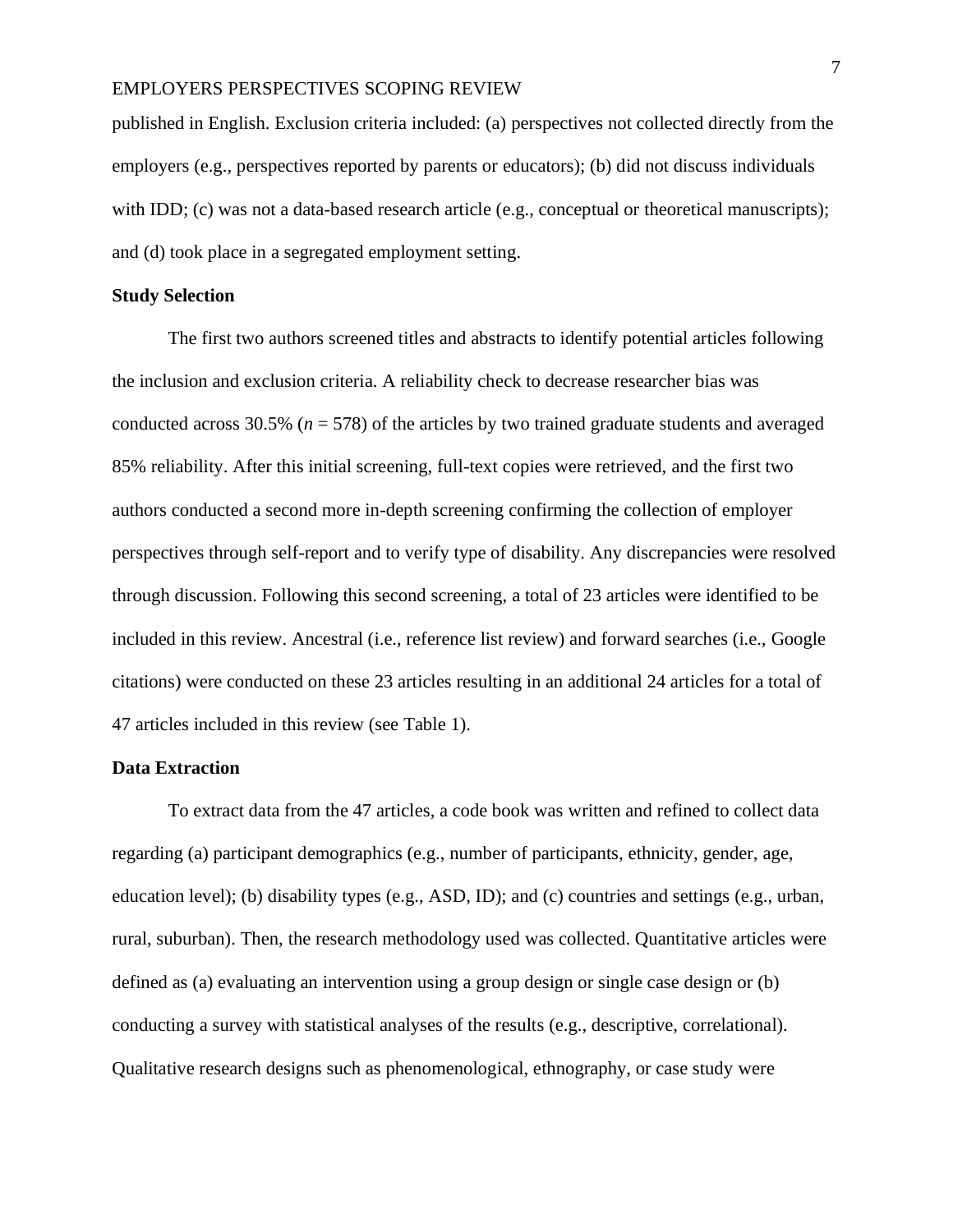collected. Mixed method studies were defined as implementing both quantitative and qualitative methodologies during data collection and/or analysis. The category "other" was defined as using both qualitative and quantitative methods but not analyzing the data at any stage. Next, data collection methods were gathered. Data collection methods were broken down into the following categories: (a) measures with reliability/validity; (b) informal or researcher-created measures with limited to no reliability/validity; (c) direct observation; (d) interviews; (e) focus groups; and (f) other which used a different data collection method not previously mentioned. Finally, data analysis information was collected and categorized as: (a) descriptive statistics; (b) inferential statistics; (c) thematic analysis (qualitative data were analyzed through an iterative process and themes emerged from the data); (d) content analysis (predetermined topics and themes identified and analyzed in the data); and (e) other (e.g., frequency counts, rank order of topics).

Extracted data were entered into an excel spreadsheet and the total items in each category were tallied. For example, the total number of employers in the study was entered into the column "employers." Then, the number of male and female employers in the study were entered into the designated "male" or "female" columns. If the study did not explicitly mention how many male/female employers were included, the total number of employers was entered into the "Not Clearly Specified" column. For yes/no categories such as experience with individuals with IDD or data collection methods, a "1" or a "0" was entered in the column. For example, if a study used an informal survey created by the researchers to collect data, a "1" was entered into the "Informal Survey" column and a "0" was entered into the other data collection method options. Extracted data were tallied and the specific number of category items (e.g., employers, male employers) or the number of studies included that category (e.g., experience working with individuals with IDD, data collected by interviews) were reported. Finally, the outcomes specific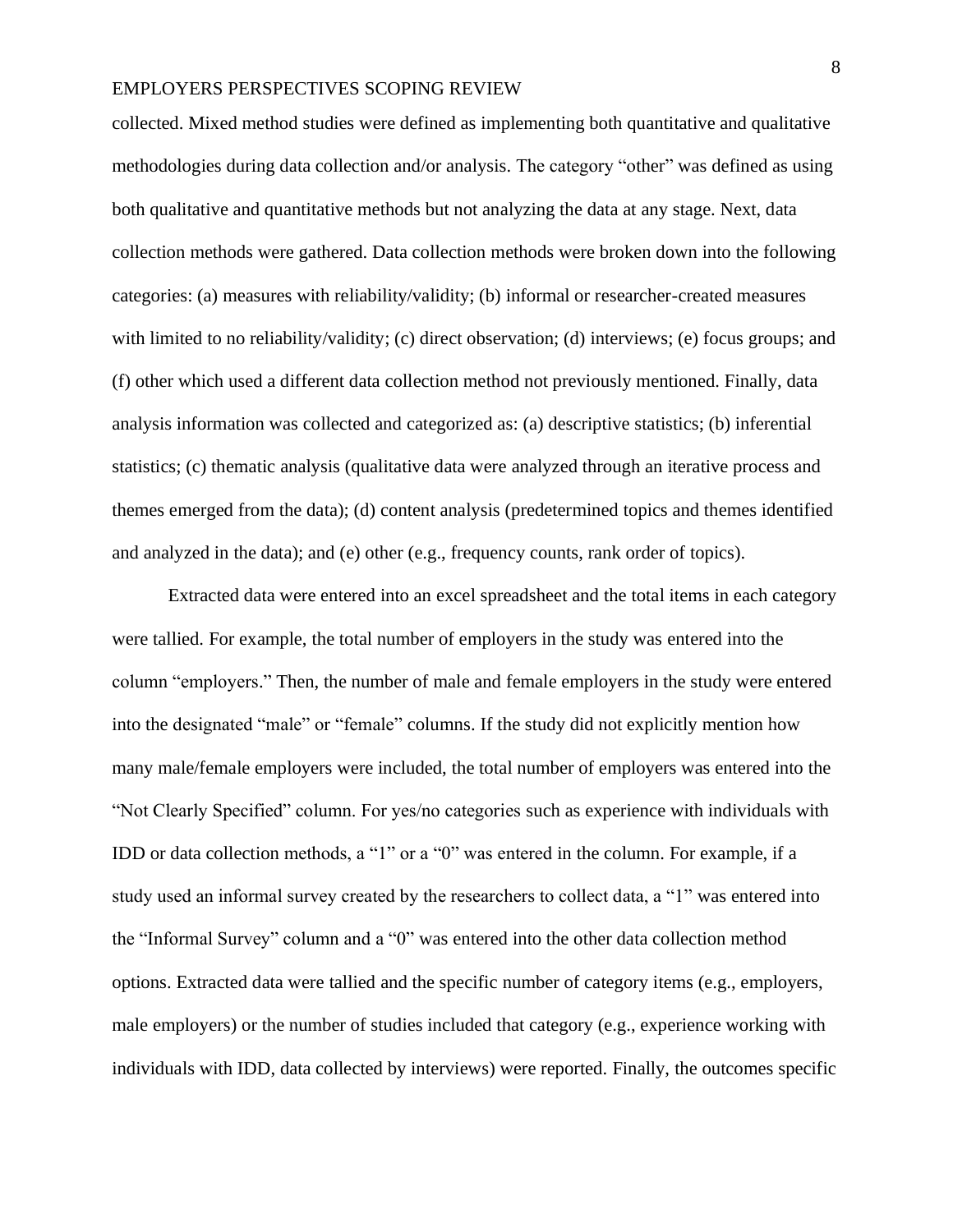to employer perspectives were recorded and same outcomes across studies were identified and tallied. Examples of these outcomes included employer perspectives on inclusion, correlations between demographic data (e.g., age, education, size of company) and employer perspectives, and employer expectations for individuals with IDD in the workplace. A reliability check on the data extraction was conducted by the first two authors on  $38.3\%$  ( $n = 18$ ) of the articles and found to be 89% reliable. Discrepancies were resolved through discussion.

#### **Results**

Results are presented within the four research questions proposed in this review. First, we present trends in publication of research across the years, countries, and types of journals. Next, demographic characteristics included in the studies are described. Then, types of research designs, data collection methods, and data analyses used in these particular studies are presented. Finally, employer perspectives of individuals with IDD in the workplace are reported.

#### **Research Question 1: Publication Trends**

For trends in publications, the year the study was published, where the study took place (e.g., country, setting), and type of journal the study was published in were extracted. Research on employer perspectives of individuals with IDD began in the 1960s (see Figure 2). The number of studies has been variable since then, but a peak happened in the 1990s  $(n = 11)$  and the 2010s (*n* = 14) with nine of those 14 studies published between 2016-2019. Out of the 47 articles, 27 studies (55%) were conducted in the United States with only one study conducted between 2006- 2019. Canada completed six studies (12.2%) between 1989-2019. The remaining studies were conducted in Australia ( $n = 4$ ), Israel ( $n = 4$ ), United Kingdom ( $n = 3$ ), Italy ( $n = 2$ ), Taiwan ( $n = 1$ ) 1), Austria ( $n = 1$ ), and Sweden ( $n = 1$ ). Black et al., (2019) conducted a study utilizing data from three countries, Australia, the US, and Sweden.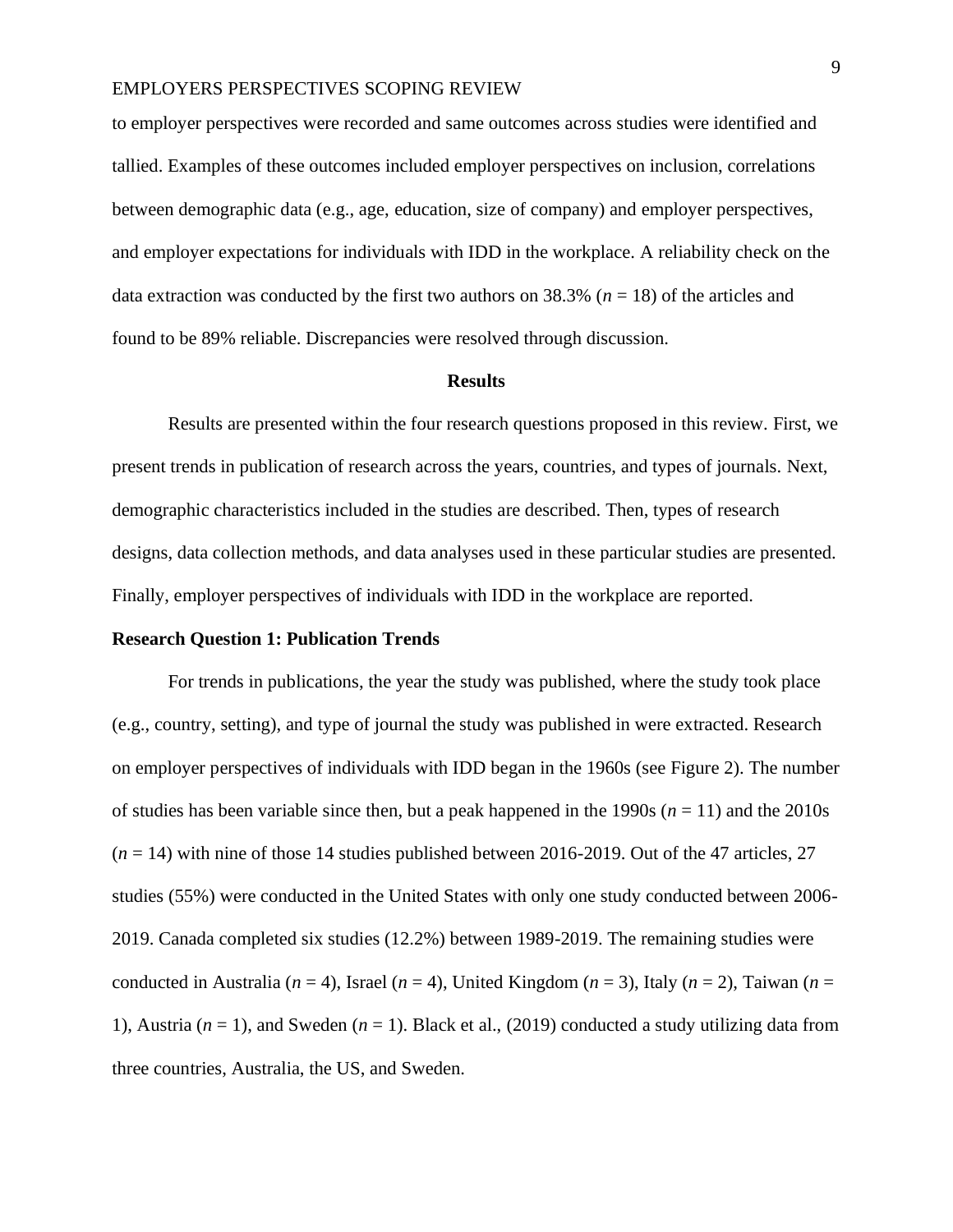Studies were also categorized according to the type of journal that published the article. Twenty articles were published in disability specific journals (e.g., *American Journal on Intellectual and Developmental Disabilities, Journal of Applied Research in Intellectual Disabilities)*, seven articles in journals focused on special education (e.g., *Career Development and Transition for Exceptional Individuals, Education and Training in Autism and Developmental Disabilities)*, seven studies in general rehabilitation or medical journals (e.g., *Global Pediatric Health, Journal of Rehabilitation*), and eight studies in vocational rehabilitation journals (e.g., *Journal of Vocational Rehabilitation, Rehabilitation Counseling Bulletin, Vocational Evaluation & Work Adjustment Bulletin*). Only two articles were published in general education journals (e.g., *Canadian Journal of Education*) and three articles in human resource or business ethics journals (e.g., *Journal of Human Resources in Hospitality*).

### **Research Question 2: Demographic Characteristics**

Participant demographic data were collected across seven categories: (a) types of participants, (b) ethnicity, (c) gender, (d) age, (e) employer education level, (f) employer experience working/interacting with individuals with IDD, (g) type of IDD, and (h) company size (see Table 2).

### *Employer Demographics*

There were 4,902 employers included in the 47 studies and 1,017 other participants (e.g., coworkers, parents). Employers included supervisors, managers, human resource personnel, and owners of the company. Based on the available data reported in the articles, the majority of employers were white and male; however, ethnicity and gender were not reported for 86.2% and 60.4% of participants respectively. Ages for employers ranged between 16-77 years old. Employers' education ranged from graduating from high school or attending a technical school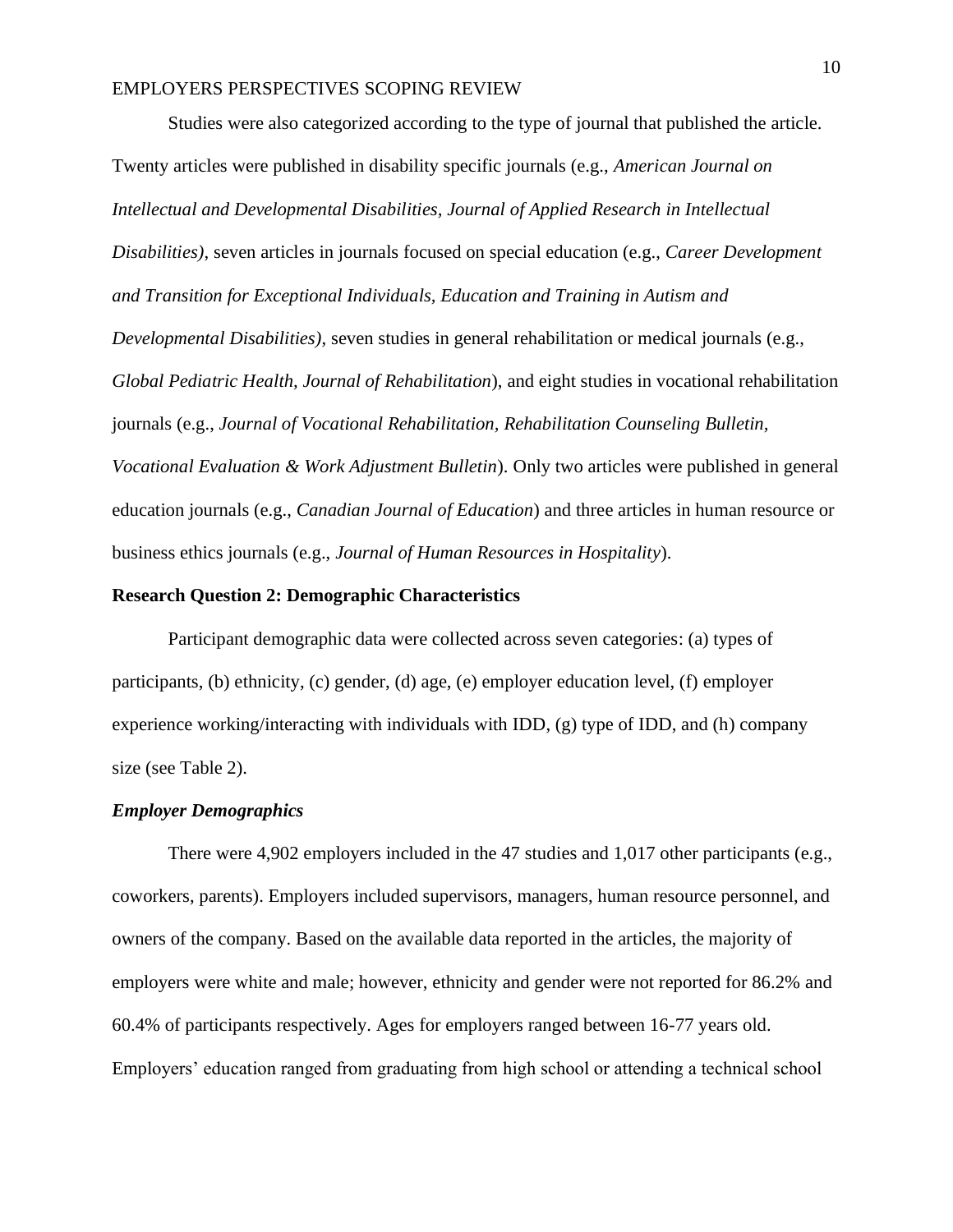to earning a bachelor's degree or a postgraduate degree (e.g., masters or doctorate); yet education level was not reported for 70.5% of employers (while gender was not provided).

Employer experience was coded into two different categories, length as an employer and previous experience with an employee with IDD. Employers were in their current position ranging from 1 to 25 years, however, 70.2% (*n* = 33) of studies did not report the length the employer participants were in their current position. In terms of experience, 36 studies reported the employers (76.6%) had previous experience working with or hiring an employee with IDD.

#### *Employee Demographics*

There were 688 employees with IDD included across the studies. Employees with IDD ranged in age from 15-48 years old. Types of disabilities of employees were separated into three sub-categories of disabilities identified under the umbrella term IDD: ASD, ID, and Other (e.g., learning disabilities, traumatic brain injury, cerebral palsy). Employers focused their attention and perspectives toward individuals with ID in 41 studies, six studies concentrated on ASD, and seven studies included individuals with additional disabilities.

#### *Company Demographics*

The majority of studies included companies that were either defined as "small" (less than 50 employees) or "medium" (between 50-250 employees; Organisation for Economic Cooperation and Development, 2020), ranging from food service, hotels/motels, manufacturing, retail, and hospitality. However, 23 studies did not report the size or type of companies.

### **Research Question 3: Methodology, Data Collection Methods, and Data Analyses**

Studies were categorized into four types of methodologies, including quantitative, qualitative, mixed methods, or other. The primary methodology used to explore employer perspectives was quantitative  $(n = 34, 72.3\%)$  with descriptive and inferential statistics (e.g.,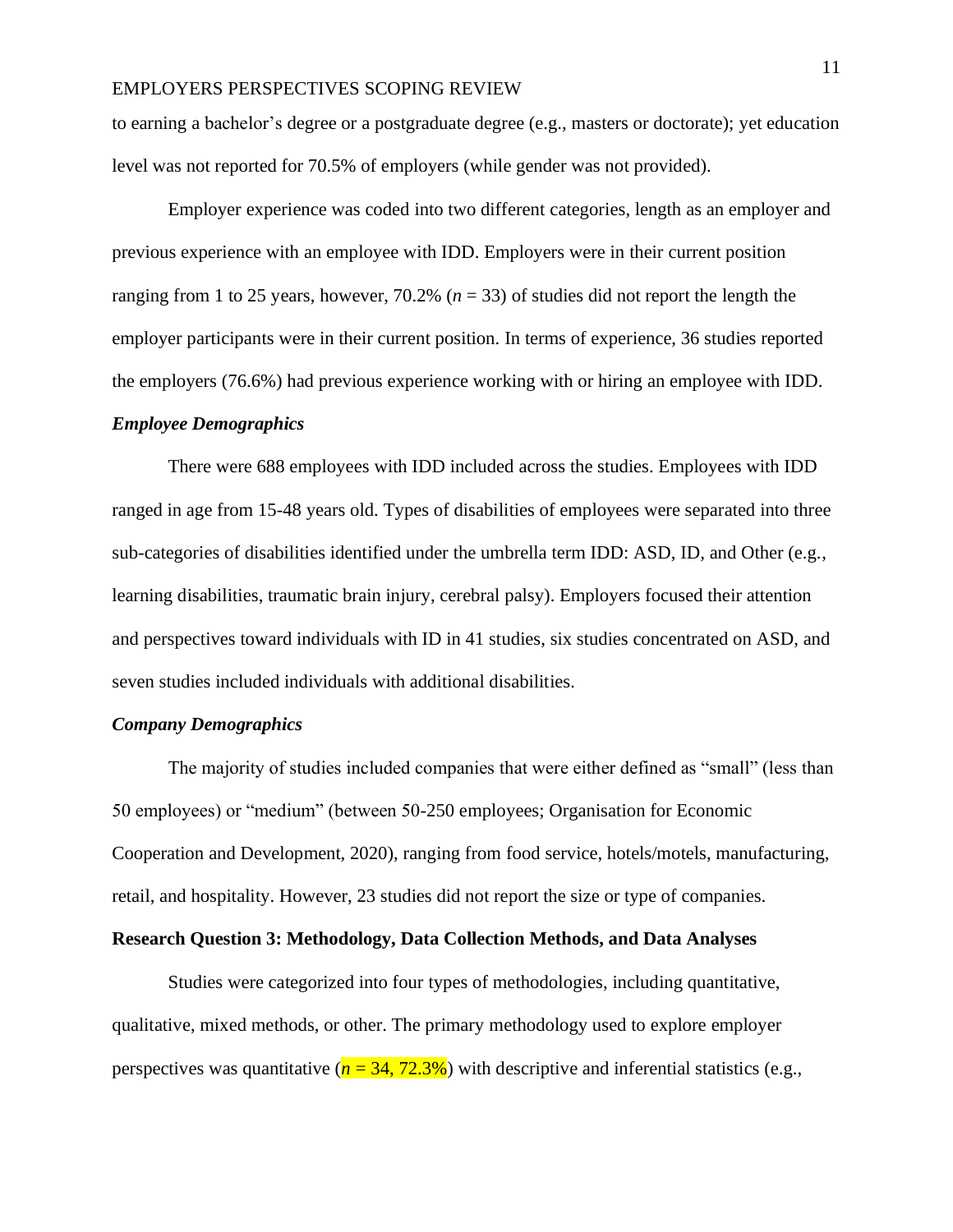Pearson's *r*, *t*-tests, regressions, chi-square tests) to analyze the data. While six studies (12.8%) used validated measures (e.g., the Community Living Attitude Scale), the majority of studies (*n =* 34, 72.3%) used author-created or adapted surveys to collect data. Among those 34 studies, some kind of psychometric properties (e.g., content validity, internal consistency reliability) of the author-created measures were provided in 16 studies  $(34\%)$ ; no validity or reliability information was provided in the remaining 18 studies  $(38.3\%)$ . Eight studies  $(17.0\%)$  used a qualitative methodology with interviews and focus groups to gather data and several types of analyses were conducted (e.g., thematic analysis, content analysis) to identify emerging or predetermined themes in the data. There were three mixed methods studies  $(6.4\%)$  using quantitative methods (e.g., surveys) and qualitative methods (e.g., interviews) to collect data and merge the data during analyses. Two studies (e.g., Beyer et al., 2016; Smith, 1981) utilized both quantitative and qualitative data collection methods but did not mix or synthesize the data at the collection or analysis stage. There were no intervention studies, group designs, or single case designs implemented to explore employers' perspectives.

#### **Research Question 4: Employer Perspectives**

Across the six decades, an increase in positive perspectives about individuals with IDD in the workplace began after 1990. Coincidentally, this is the same year the Americans with Disabilities Act (ADA) was enacted, and the Individuals with Disabilities Education Act (IDEA) was reauthorized (originally the Education for All Handicapped Children Act), to prohibit discrimination against and to provide a free and public education for individuals with disabilities. Across the identified studies, 10 (21.3%) indicated that employers reported having low expectations or perceived more barriers for individuals with IDD; 80% of the studies with these negative findings were conducted prior to 1990 (e.g., Mahoney, 1976; Shafer et al., 1987).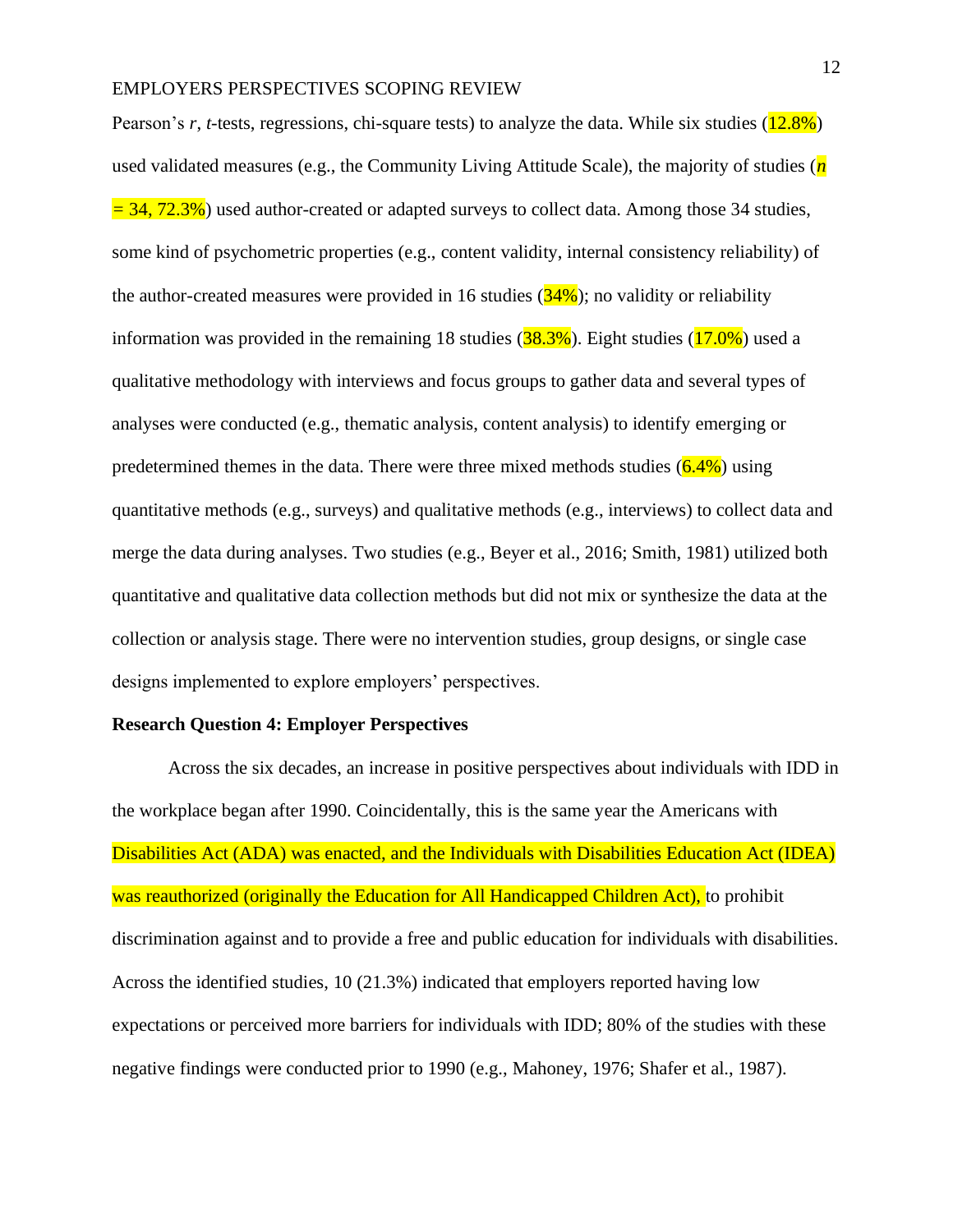Alternatively, 18 studies (38.3%) reported employers having high expectations of individuals with IDD in the workplace with close to 40% of these studies with positive findings conducted prior to 1990 (e.g., Hill & Wehman, 1979; Chamberlain, 1988). Only three studies (6.4%) published prior to 1990 included employers' positive experiences working with individuals with IDD (e.g., Harrison & Tomes, 1990; Marcouiller et al., 1987; Wilgosh & Mueller, 1989). Furthermore, similar positive beliefs and perspectives of individuals with IDD in the workplace have also been seen globally, ranging from the United States  $(n = 7)$  and Canada  $(n = 5)$  to the United Kingdom  $(n = 2)$ , Israel  $(n = 2)$ , Taiwan  $(n = 1)$ , and Italy  $(n = 1)$ .

Employers who had previous experience with employees with IDD in the workplace had more positive perspectives about individuals with IDD, felt that they had a positive effect on the workplace, and were more likely to hire them in the future (e.g., Huang & Chen, 2015). The employers believed that the employees with IDD could be successful in their place of work, were loyal and punctual, and could perform entry-level skills. On the other hand, employers who did not have any experience with individuals with IDD reported concerns with safety in the workplace (e.g., Marcouiller et al., 1987; Morgan & Alexander, 2005). Additionally, employers who had participated in an employer preparation program reported positive perceptions of working with and hiring individuals with IDD in the workforce (e.g., Nicholas et al., 2019a, 2019b).

The education level of the employers (e.g., beyond high school) and the age of the employers (e.g., younger than 39) were commonly reported outcome factors that demonstrated slightly more positive perspectives of individuals with IDD in the workplace than those who were older or had less education. Additionally, when compared with small and medium-sized enterprises, employers of reported larger companies demonstrated a more positive perception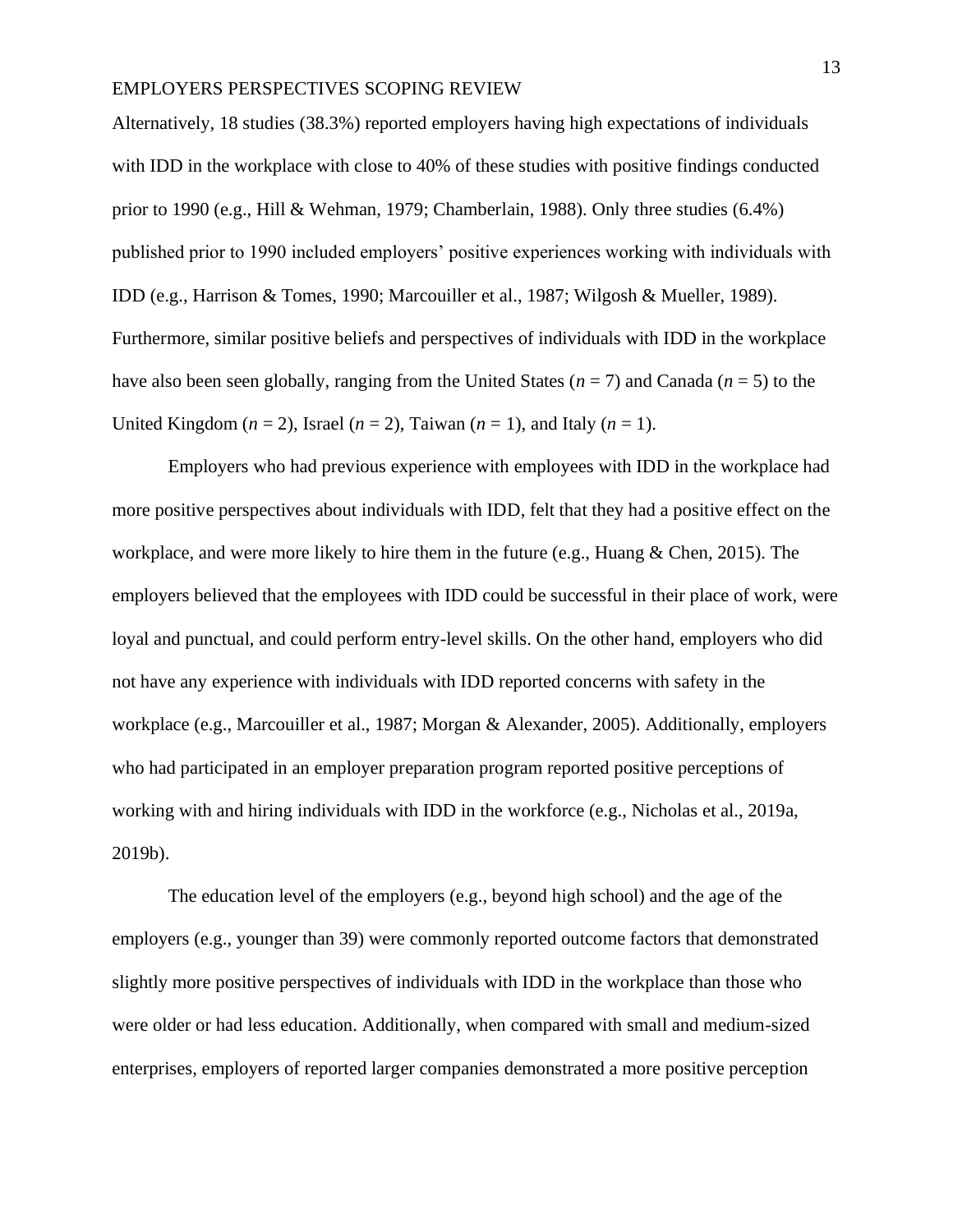about working with and hiring individuals with IDD. While employers overall desired employees with IDD to be independent in the workplace (e.g., complete tasks, seek clarification if needed), employers reported they were open to job coaches in the workplace to support employees with IDD as they believe adequate support was critical for the employees with IDD to be successful (e.g., Gallagher & Bennett, 2013; Hill & Wehman, 1979; Irvine & Lupart, 2008).

#### **Discussion**

The purpose of this review was to aggregate and review the employer perspectives' literature about individuals with IDD working in the community. We examined 47 international articles across journals from various disciplines published between 1960 - 2019. Although employer perceptions have been studied internationally utilizing different methodologies and methods for almost 60 years, the literature remains limited. However, several important findings emerged from this scoping review.

First, although community integrated employment has been deemed a universal right for individuals with IDD (United Nations Convention, 2006), research on employers' perspectives has only been conducted in nine countries (United States, Australia, Canada, the United Kingdom, Israel, Italy, Taiwan, Austria, and Sweden) with the majority taking place in the United States. Although the United States may have led the initial surge in research, only one study was conducted in the United States between 2006 and 2019 with Canada moving into the lead with five studies conducted since 2006. Despite the limited research across countries, an important finding was that employers, globally, appeared to hold similar beliefs about the inclusion of individuals with IDD in the workforce (e.g., positive effect on the workplace, generally satisfied with the performance of employees with IDD, positive perspectives with previous experience working with employees with IDD). This is interesting because not every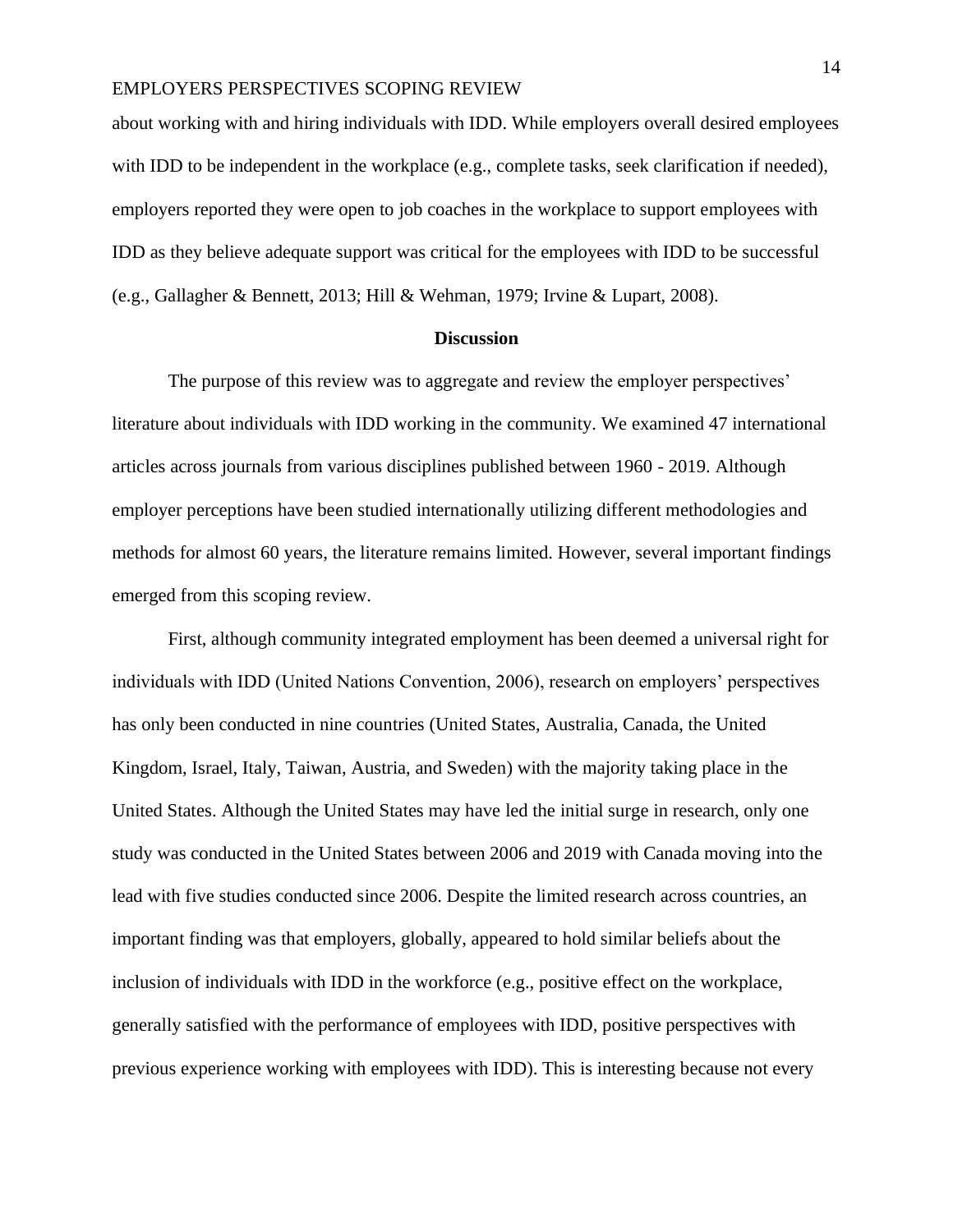country has the same workforce, experience, or type of business; yet they harbor similar perspectives. Employers in other countries may have different strategies that have improved employment outcomes based on the respective business culture (World Health Organization, 2011). Increasing the research to encompass a more diverse and global employer population could potentially provide critical information to improve employers' perspectives, hiring practices of those with IDD, and integrated employment models that could be applied to other employment and cultural contexts.

Second, the studies on employers' perspectives were primarily published in disabilityspecific journals, vocational rehabilitation journals, special education journals, and general rehabilitation journals focused on mental health, occupational therapy, or psychology. Whereas general education and human resource or business journals published the least. The audience of these types of journals are likely to be stakeholders who have already been involved in preparing individuals with IDD (e.g., special educators, rehabilitation counselors, occupational therapists) for postschool employment and are familiar with this area of research and knowledge. However, employers who are hiring and working with individuals with IDD may not be exposed to or familiar with IDD-type journals that more extensively address the positive outcomes of inclusive employment than business-type journals (e.g., *Journal of Finance, Journal of Labor Economics, Management Science*). Therefore, researchers should consider publishing in different types of journals to reach a wider audience and potentially change the perceptions of employers with regards to working directly with and/or hiring individuals with IDD in the workplace.

Third, there is a dearth of demographic information included in the studies on the employers themselves. The vast majority of studies did not report ethnicity, gender, age, or education level of the employer participants. With the ever-changing global markets, there is a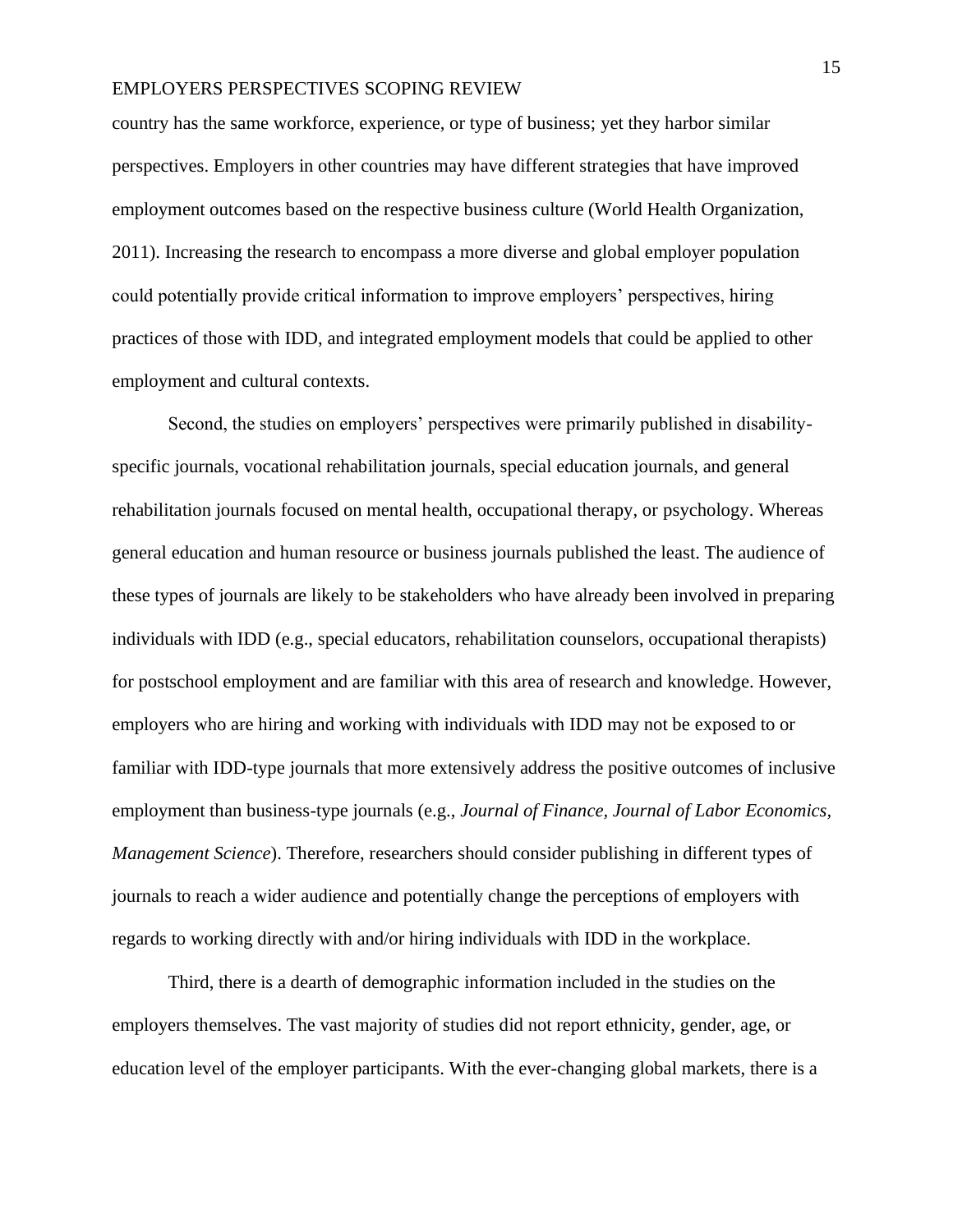more diverse employer pool than ever before (Beazley et al., 2017; Nathan & Lee, 2013); thus, demographic information is critical to identify trends in perspectives as well as generalizability of findings. This information can provide an in-depth understanding of the employers themselves as well as how their perspectives may have evolved due to their education, access, and experiences. In addition, demographic information can provide a starting point for researchers to develop training and interventions for employer groups to potentially change their perspectives and attitudes towards individuals with IDD working in the community and ultimately improve employment outcomes for individuals with IDD.

Most of the research focused on employers' perspectives about individuals with ID compared to ASD or other disabilities working in the community. While there may have been an increase in employing those with ID in the 1980s due to the national call for integrated employment opportunities by Madeleine Will (1986), the working population with disabilities has changed (Grinker, 2020; Wehman et al., 2013). Given the increase in prevalence of transition-age individuals with ASD (Centers for Disease Control and Prevention, 2019; Shattuck et al., 2014), there has been an increase in postsecondary education programs and vocational rehabilitation services that specifically target the ASD population to improve their post-school employment (Gerhardt et al., 2014). In addition, employers have increased recruitment efforts to specifically hire individuals with ASD based on their unique and diverse talents (Office of Disability Employment Policy, n.d.). Despite all these efforts initiated by the vocational rehabilitation services and employers, employment outcomes among individuals with ASD have not necessarily improved (Burgess & Cimera, 2014; Scott et al., 2019). Given only six studies were identified specific to the population, research exploring employers' perspectives,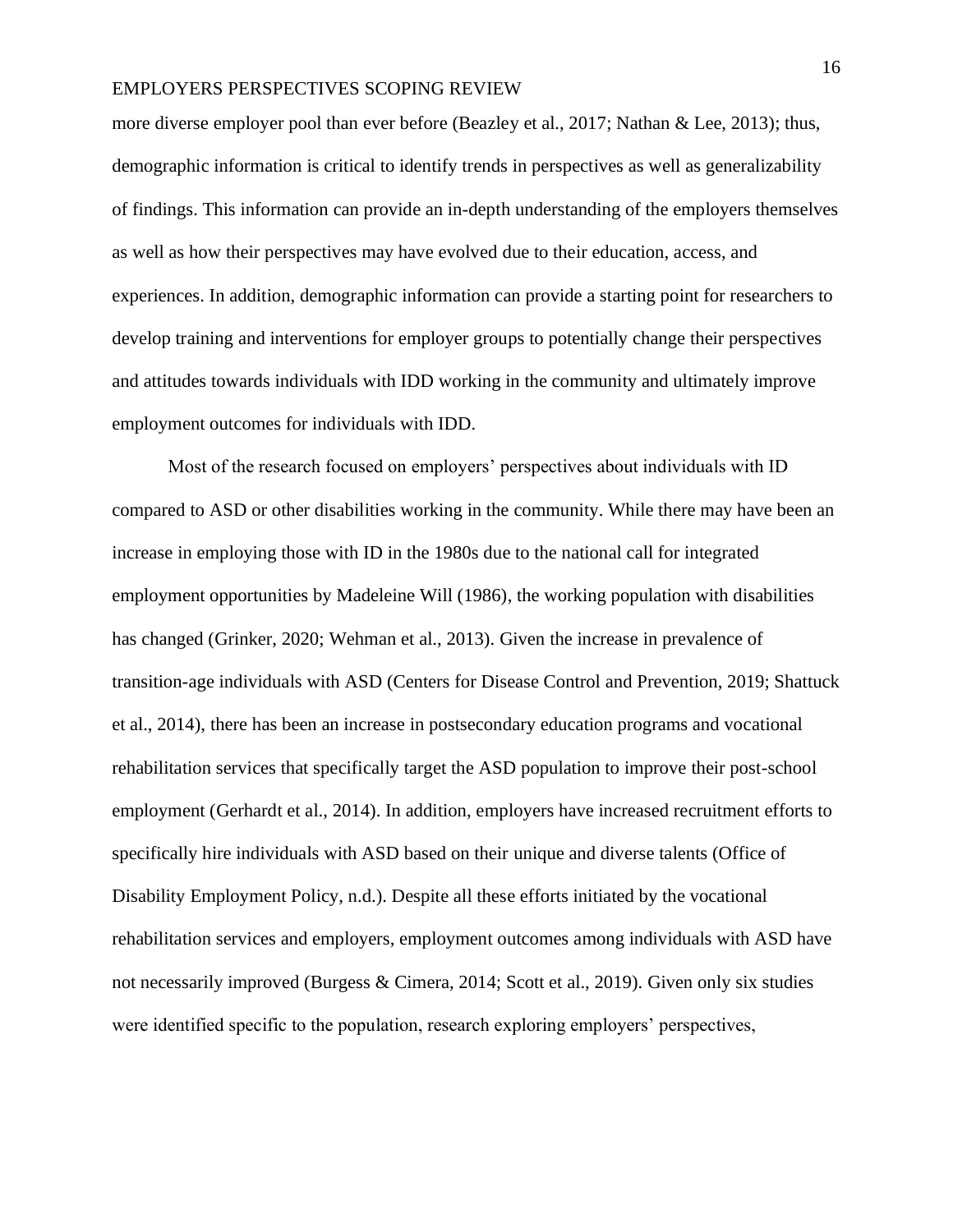knowledge, and organizational leadership about individuals with ASD in the workforce is critical with the increased number of potential employees with ASD (Bowman, 2020; Solomon, 2020).

A fourth finding identified that the majority of studies examined employer perceptions primarily using informal measures through quantitative methods (e.g., surveys) that were created by the study authors. There were few studies that gathered employer perspectives using formal measures that were deemed reliable and valid. The informal measures focused on specific constructs (e.g., employability of those with IDD, experience with inclusion, hiring practices, attitudes) that the authors wanted to pursue and understand. This poses a problem when attempting to compare employer perspectives across studies as the data gathered are not necessarily comparable. Additionally, there were no intervention studies or longitudinal studies conducted examining potential effective strategies and/or factors that could lead to changes in the employers' perspectives across time. Finally, there were a limited number of studies utilizing a qualitative methodology (e.g., ethnography, case study, phenomenology) and methods (e.g., interviews, focus groups) to investigate how the employers' perspectives were potentially developed based on their experiences. This information could be important to develop interventions or programs potentially changing employer perspectives of individuals with IDD.

Overall, employers from multiple countries reported perceiving individuals with IDD in the workplace positively and felt those with IDD made an impact on organizational culture and outcomes (e.g., Beyer et al., 2016; Levy et al., 1993; Waisman-Nitzan et al., 2019). Most positive attitudes were related to previous experience either hiring or working with individuals with IDD in the workplace, the education level of the employers (i.e., more education), and the age of the employers (i.e., younger). Similar to previous research (Ju et al., 2013; Kregel & Tomiyasu, 1994; Scott et al., 2017), the company size (i.e., larger) also appeared to impact this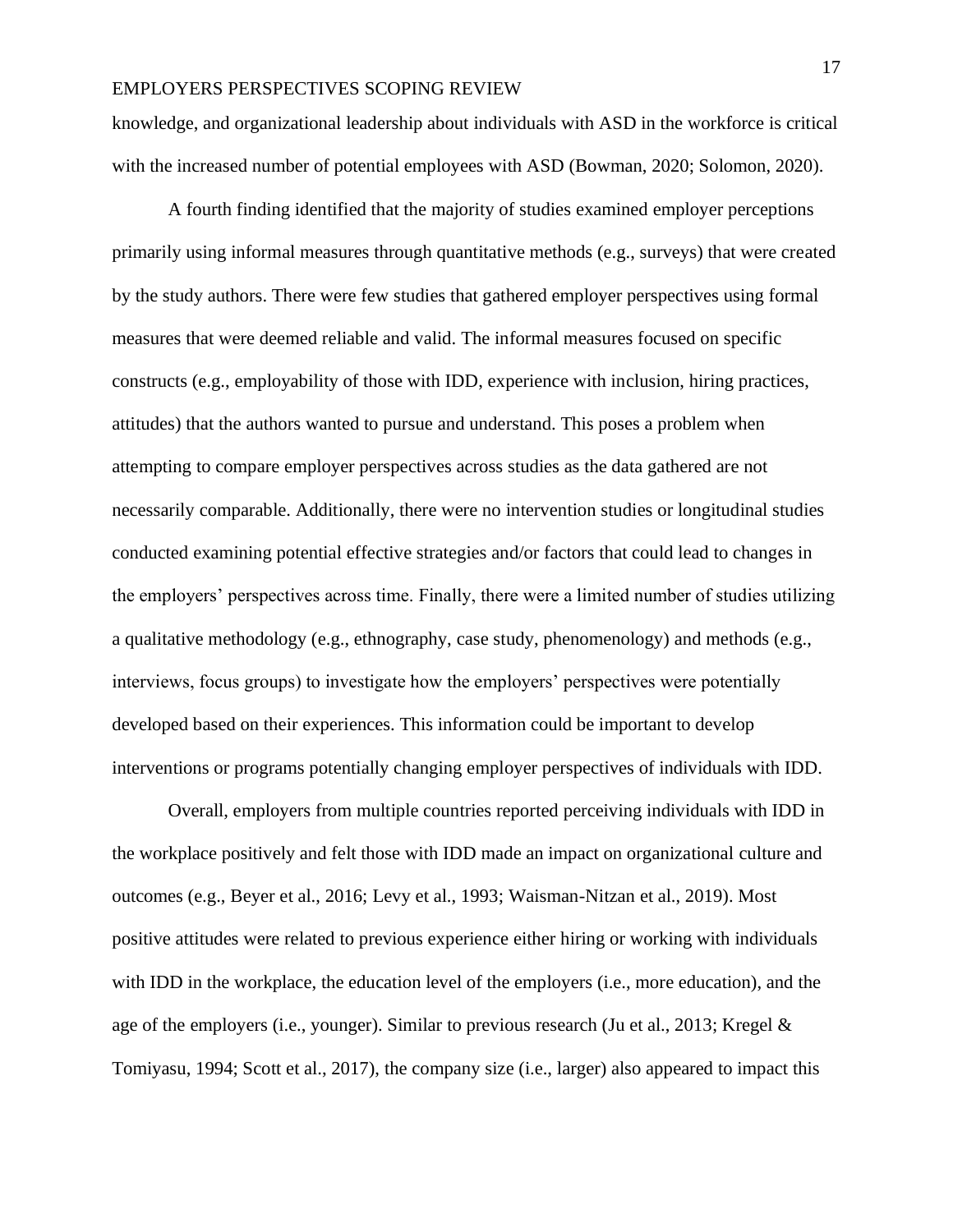positive perspective as reported in the studies. Furthermore, employers continued to report job coaching as a critical support for employees with IDD to be successful (Rashid et al., 2017).

Despite progress in more positive perspectives toward working with and hiring individuals with IDD, those with IDD continue to be un- and under-employed in community integrated employment settings (Chen et al., 2015; Baldwin et al., 2014). As some studies found that employers continued to harbor negative attitudes and low expectations of individuals with IDD engaging in work (e.g., Morgan et al., 2005; Zappella et al., 2015), this continued negative perception of individuals with IDD by the people who would be hiring along with the low employment rate of those with IDD and the lack of interventions focused on potentially changing employers' perspectives is disconcerting. Further research on exploring employers' perspectives about including individuals with IDD is vital to understand how these perspectives may impact outcomes as well as developing interventions to change these negative perceptions and minimize the impact on the employment outcomes of those with IDD in integrated work settings.

### **Limitations**

Overall, studies reported employer perspectives were increasingly positive with research conducted globally using a variety of methodologies and tools. However, there were several limitations identified in this review. First, half of the articles identified for this review were found through the ancestral and forward searches conducted on the initial 23 articles. These initial articles were identified through databases generally used to locate articles in educational, vocational rehabilitation, rehabilitation, and social science research. Therefore, conducting article searches in business-focused databases (e.g., ABI/INFORM complete, Business source complete, EconLit), and journals (e.g., *Journal of Finance, Journal of Labor Economics*) may have resulted in a more comprehensive picture of employers' perspectives.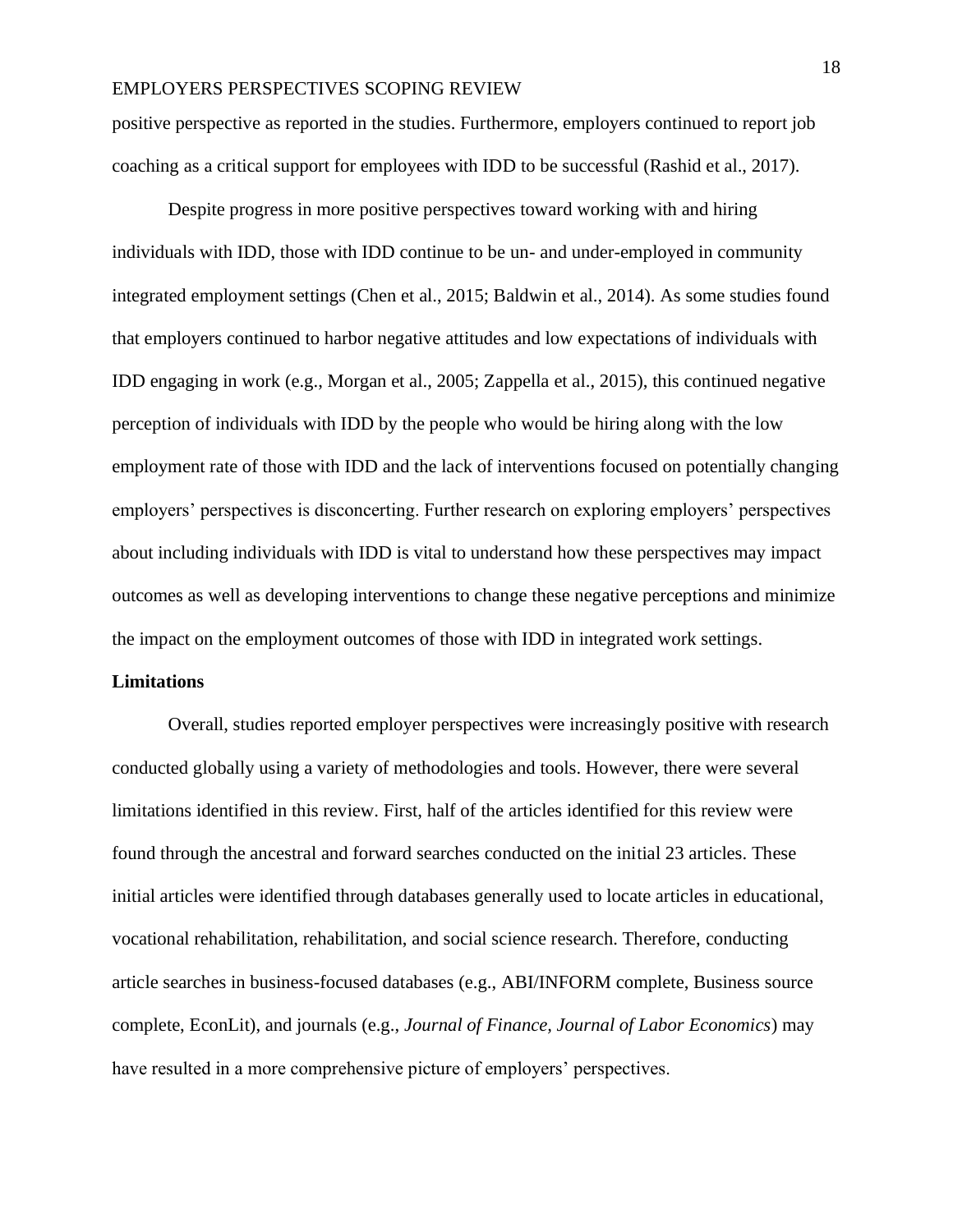Second, there was a dearth of employer demographic data reported as well as a lack of reliable and valid data collection tools used to collect the perspectives. Without such details, stakeholders may find it difficult to apply and generalize the results of those studies to their own organization's situation. Future research studies should include detailed employer demographics as well as causal research designs and statistical analyses to examine if particular factors (e.g., education, age, company size) and/or intervention (e.g., employer training and support) have an impact on the development of their perspectives. Furthermore, researchers should consider using formal and standardized assessments to measure employer perspectives so participant groups and outcomes can be compared across studies, settings and locations.

Finally, our search included only articles written in English; yet we included studies conducted globally. It is possible that potential articles written in languages other than English could have been excluded. In addition, only peer-reviewed data-based journal articles were included in this review. With this inclusion criteria, we may have excluded literature such as case studies, non-peer reviewed articles, and gray literature (e.g., dissertations, books) that explored employer perspectives using different methodological or data collection approaches.

# **Implications for Research**

Based on the results and limitations from this scoping review, there are several opportunities for potential future research. First, additional studies should be conducted in more countries to deepen our understanding on how employers perceive individuals with IDD working in integrated work settings. This will provide a more holistic view of what inclusive employment, hiring practices, and employer perspectives may look like in different countries and cultural contexts. Second, post-school employment research for individuals with IDD may need to move from an educator focus to an interdisciplinary focus across stakeholders in areas such as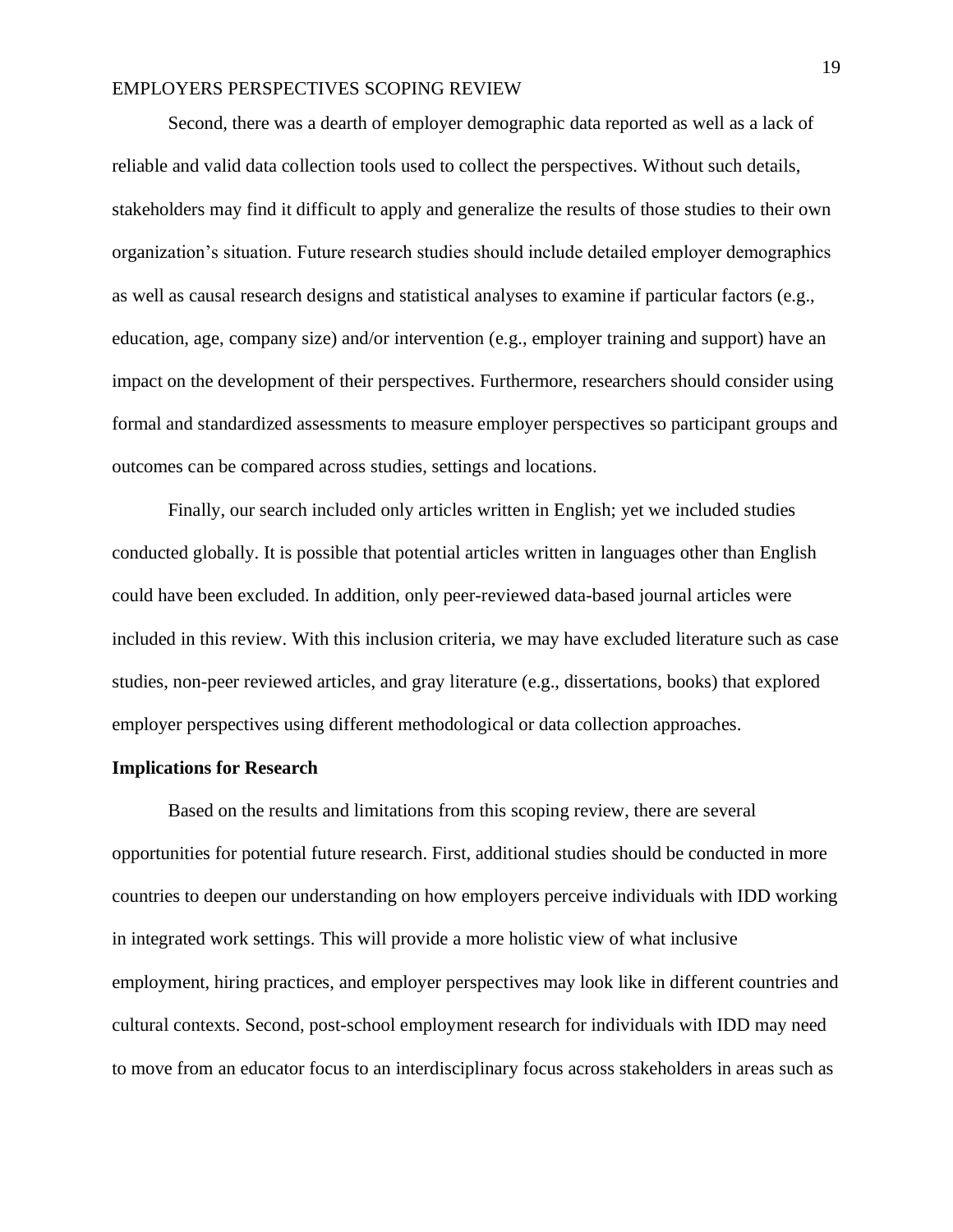education, human resources, vocational rehabilitation, business, and organization management. Third, researchers should publish in a wider array of journal types. In this review, employers who had experiences hiring and working with individuals with IDD (e.g., Duvdevany et al., 2016; Nicholas et al., 2019a, 2019b) reported more positive perspectives and accepting attitudes toward hiring individuals with IDD and how it impacts their organizational culture. Thus, publishing in more business-focused or human resource type journals may reach more employers and demonstrate these positive experiences and perspectives employers have with employees with IDD to create a more inclusive and integrated workplace. Finally, future research needs to include more detailed demographic information of the employers and businesses in the studies to help determine perspectives, trends in research, and potential generalizability of the findings.

### **Implications for Practice**

While understanding how employers perceive and interact with individuals with IDD in the workforce is critical, it is even more imperative to use such information to develop interventions to work with employers and coworkers to build their disability awareness and knowledge as well as how to work, socialize with, and supervise individuals with IDD in the workplace. Interventions that could change employer and coworker negative perspectives in the workplace and improve employment practices and cultures could result in a more positive and inclusive work environment for both individuals with and without IDD. Stakeholders can also use this review to further develop tools (e.g., brochures, websites) and trainings (e.g., Chamber of Commerce presentations, disability awareness trainings) to assist employers and hopefully change the employment outcomes for individuals with IDD (Chen et al., 2015). Furthermore, employers can support the inclusion of high school students with IDD by connecting with special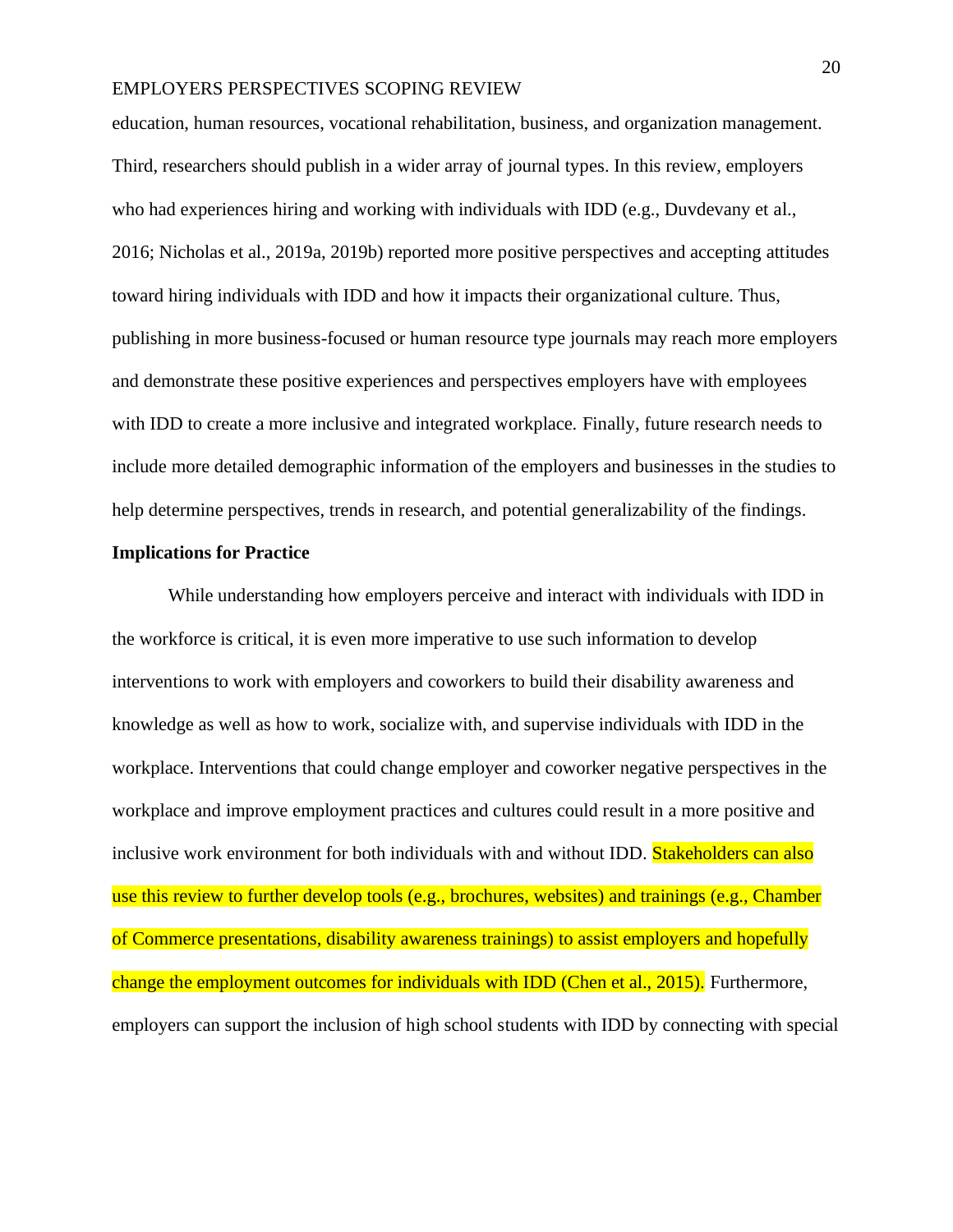educators and transition specialists to offer work-based learning opportunities since these experiences are positive predictors of postschool outcomes (Mazzotti et al., 2016).

### **Implications for Policy**

While this scoping review does not demonstrate causality between experience working with individuals with IDD and positive employer perspectives, policy makers can continue to encourage the inclusion of individuals with IDD in the workplace by passing inclusive policy and legislation. State legislatures have initiated or are lobbying for *Employment First* laws to require state agencies to support competitive integrated employment for adults with IDD. In addition, it is necessary to create funding programs such as the Visionary Opportunities to Increase Competitive Integrated Employment (VOICE) initiative to assist in developing statewide policies to increase inclusive competitive employment and opportunities for individuals with IDD (Office of Disability Employment Policy, 2020). Therefore, promoting both state and national legislation to encourage a diverse workforce and to improve employment outcomes of both individuals with and without IDD is critical.

### **Conclusion**

While individual studies suggest a shift towards positive perspectives of adults with IDD as well as workplace inclusion, understanding exactly how to support employers and build capacity to create competitive inclusive employment continues to be limited. Results from this review may provide stakeholders with a broad understanding of the employer perspective literature and how employers perceive individuals with IDD in employment settings. Such information may encourage more interagency collaboration among the school, adult services, and work to potentially change employer perspectives and hiring practices and improve employment outcomes of individuals with IDD. Ultimately, by including perspectives from both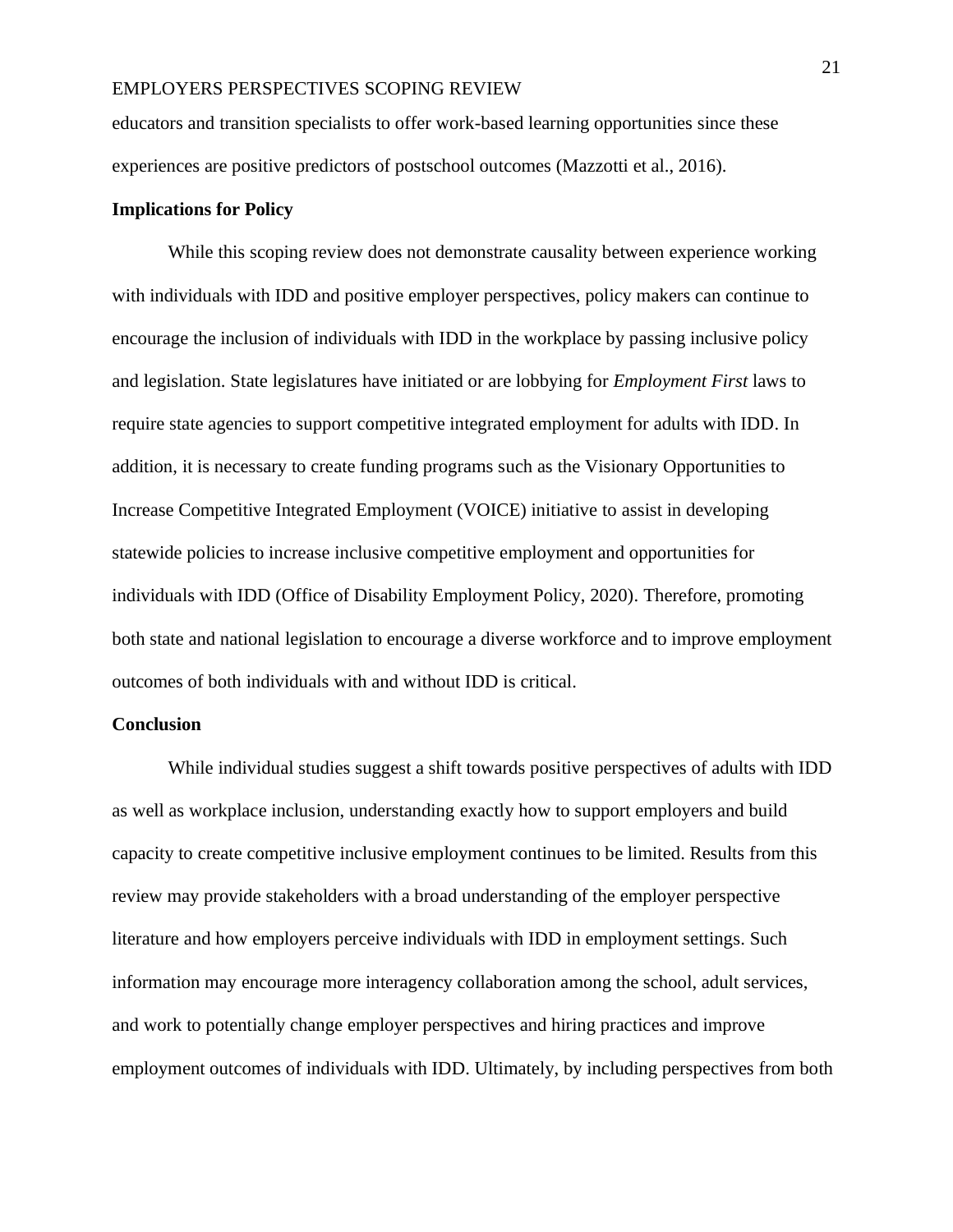the employer (demand-side) and employee (supply-side) may help identify strategies that can potentially build employer capacity and decrease the stigma towards individuals with IDD in the workforce (Erickson et al., 2014).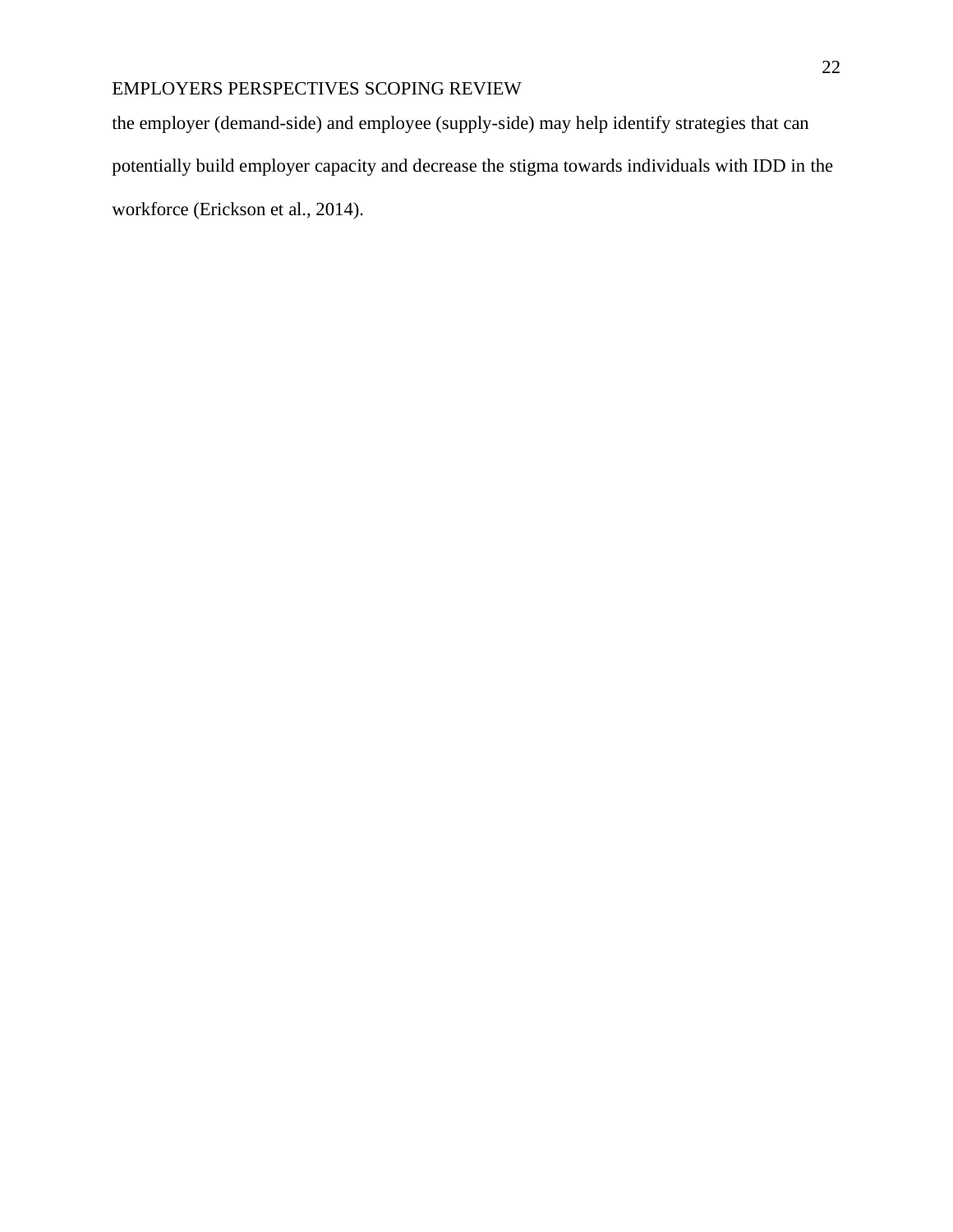#### **References**

- Agran, M., Hughes, C., Thoma, C. A., & Scott, L. A. (2016). Employment social skills: What skills are really valued? *Career Development and Transition for Exceptional Individuals, 39*(2), 111-120. https://doi.org/10.1177/2165143414546741
- Ali, M., Schur, L., & Blanck, P. (2011). What types of jobs do people with disabilities want? *Journal of Occupational Rehabilitation, 21*(2), 199-210. https://doi.org/10.1007/s10926- 010-9266-0
- Arksey, H., & O'Malley, L. (2005). Scoping studies: Towards a methodological framework. *International Journal of Social Research Methodology, 8*(1), 19-32. https://doi.org/10.1080/1364557032000119616
- Baldwin, S., Costley, D., & Warren, A. (2014). Employment activities and experiences of adults with high-functioning autism and Asperger's Disorder. *Journal of Autism and Developmental Disorders, 44*(10), 2440-9. https://doi.org/10.1007/s10803-014-2112-z
- Beazley, A., Ball, C., & Vernon, K. (2017). Workplace age diversity: The employers' perspectives. In *Managing the Ageing Workforce in the East and the West.* Emerald Publishing Limited.
- Bowman, A. D. (2020). What we know about employers' perspectives on successfully integrating adults with autism spectrum disorders in the workplace. *International Journal of Psychiatry Research, 3*(1), 1-4.
- Bureau of Labor Statistics. (2019, January 4). *The employment situation - December 2018.* [News release]. Retrieved from https://www.bls.gov/news.release/archives/empsit\_01042019.pdf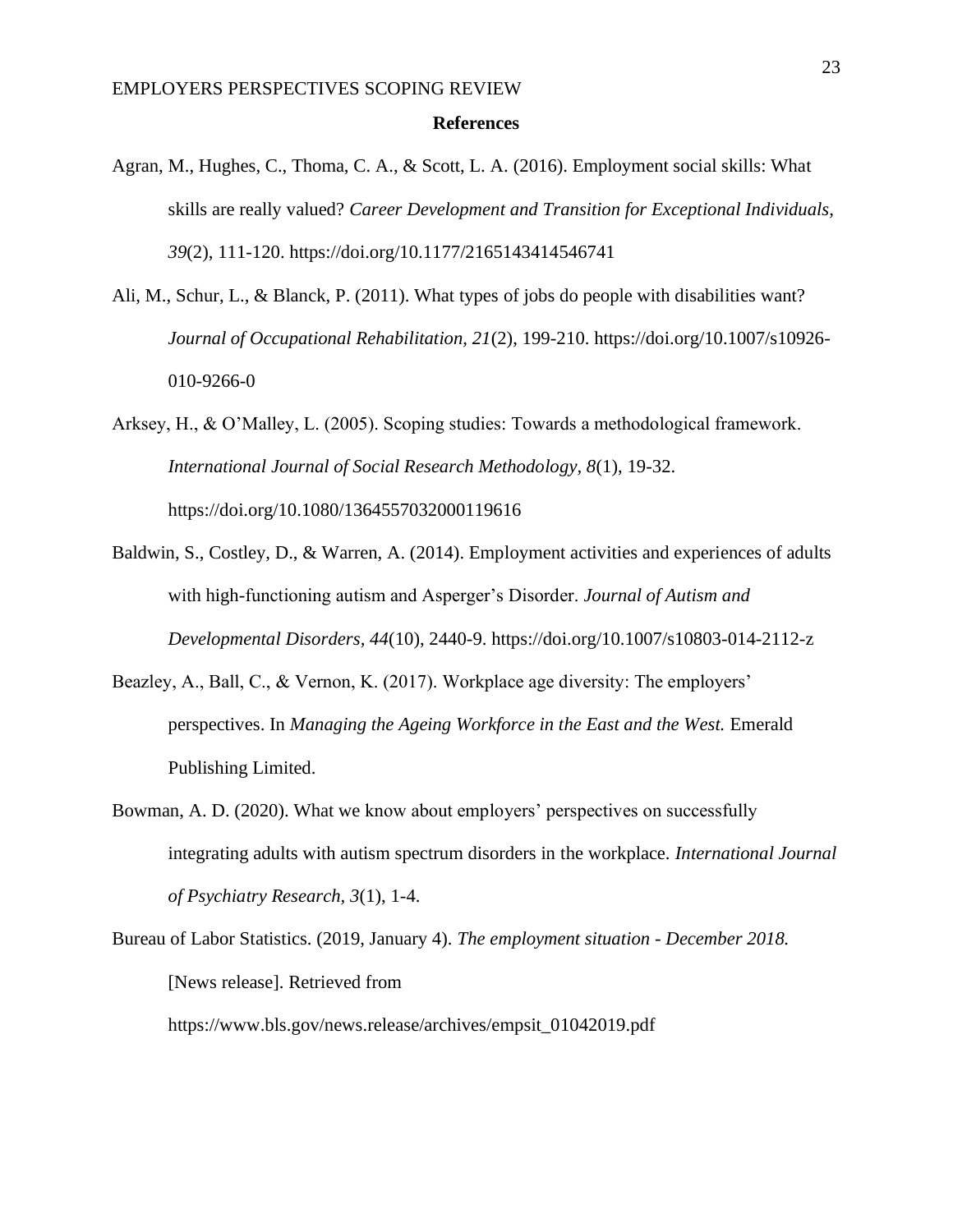- Burgess, S., & Cimera, R. E. (2014). Employment outcomes of transition-aged adults with autism spectrum disorders: A state of the states report. *American Journal on Intellectual and Developmental Disabilities, 119*(1), 64-83. https://doi.org/10.1352/1944-7558- 119.1.64
- Centers for Disease Control and Prevention. (2019). *Data & Statistics on Autism Spectrum Disorder.* https://www.cdc.gov/ncbddd/autism/data.html
- Chen, J. L., Sung, C., & Pi, S. (2015). Vocational rehabilitation service patterns and outcomes for individuals with autism of different ages. *Journal of Autism and Developmental Disorders, 45*(9), 3015-29. https://doi.org/10.1007/s10803-015-2465-y
- de Schipper, E., Mahdi, S., de Vries, P., Granlund, M., Holtmann, M., Karande, S., Almodayfer, O, Shulman, C., Tonge, B., Wong, V., Zwaigenbaum, L., & Bölte, S. (2016). Functioning and disability in autism spectrum disorder: A worldwide survey of experts. *Autism Research*, *9*(9), 959-969. https://doi.org/10.1002/aur.1592
- Erickson, W. A., von Schrader, S., Bruyere, S. M., & VanLooy, S. A. (2014). The employment environment: Employer perspectives, policies, and practices regarding the employment of persons with disabilities. *Rehabilitation Counseling Bulletin, 57*(4), 195-208. https://doi.org/10.1177/0034355213509841
- Gerhardt P. F., Cicero F., & Mayville E. (2014) Employment and related services for adults with autism spectrum disorders. In F. Volkmar, B. Reichow, & J. McPartland (Eds.), *Adolescents and Adults with Autism Spectrum Disorders* (4<sup>th</sup> ed., pp. 105-119). Springer. https://doi.org/10.1007/978-1-4939-0506-5\_6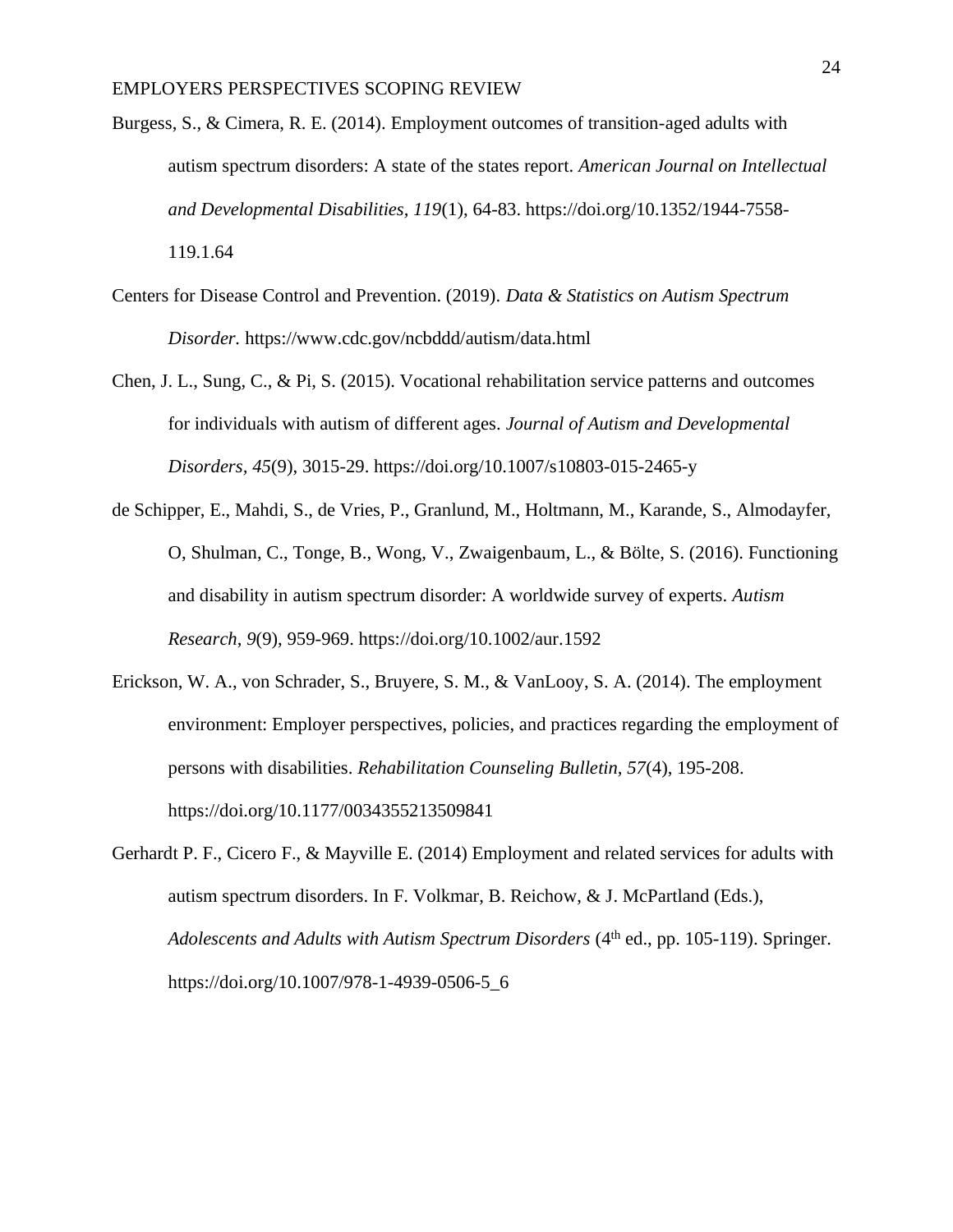- Graffam, J., Smith, K., Shinkfield, A., & Polzin, U. (2002). Employer benefits and costs of employing a person with a disability. *Journal of Vocational Rehabilitation*, *17*(4), 251– 63.
- Grinker, R. R. (2020). Autism, "stigma", disability: A shifting historical terrain. *Current Anthropology,* 61*(21),* S55-S67. https://doi.org/10.1086/705748

Grun, C., Hauser, W., & Rhein, T. (2010). Is any job better than no job? Life satisfaction in reemployment. *Journal of Labor Research*, 31(3), 285–306. https://doi.org/10.1007/s12122-010-9093-2

Hedley, D., Uljarević, M., Cameron, L., Halder, S., Richdale, A., & Dissanayake, C. (2017). Employment programmes and interventions targeting adults with autism spectrum disorder: A systematic review of the literature. *Autism, 21*(8), 929-941. https://doi.org/ 10.1177/1362361316661855

Hiersteiner, D., Butterworth, J., Bershadsky, J., & Bonardi, A. (2018). Working in the community: The status and outcomes of people with intellectual and developmental disabilities in integrated employment - Update 3. (NCI Data Brief). Cambridge, MA: Human Services Research Institute.

Higher Education Opportunity Act of 2008, P.L. 110–315, 20 U.S.C. §§1001 et seq. (2008)

Jahoda, A., Banks, P., Dagnan, D., Kemp, J., Kerr, W., & Williams, V. (2009). Starting a new job: The social and emotional experience of people with intellectual disabilities. *Journal of Applied Research in Intellectual Disabilities, 22*(5)*,* 421-425. https://doi.org/10.1111/j.1468-3148.2009.00497.x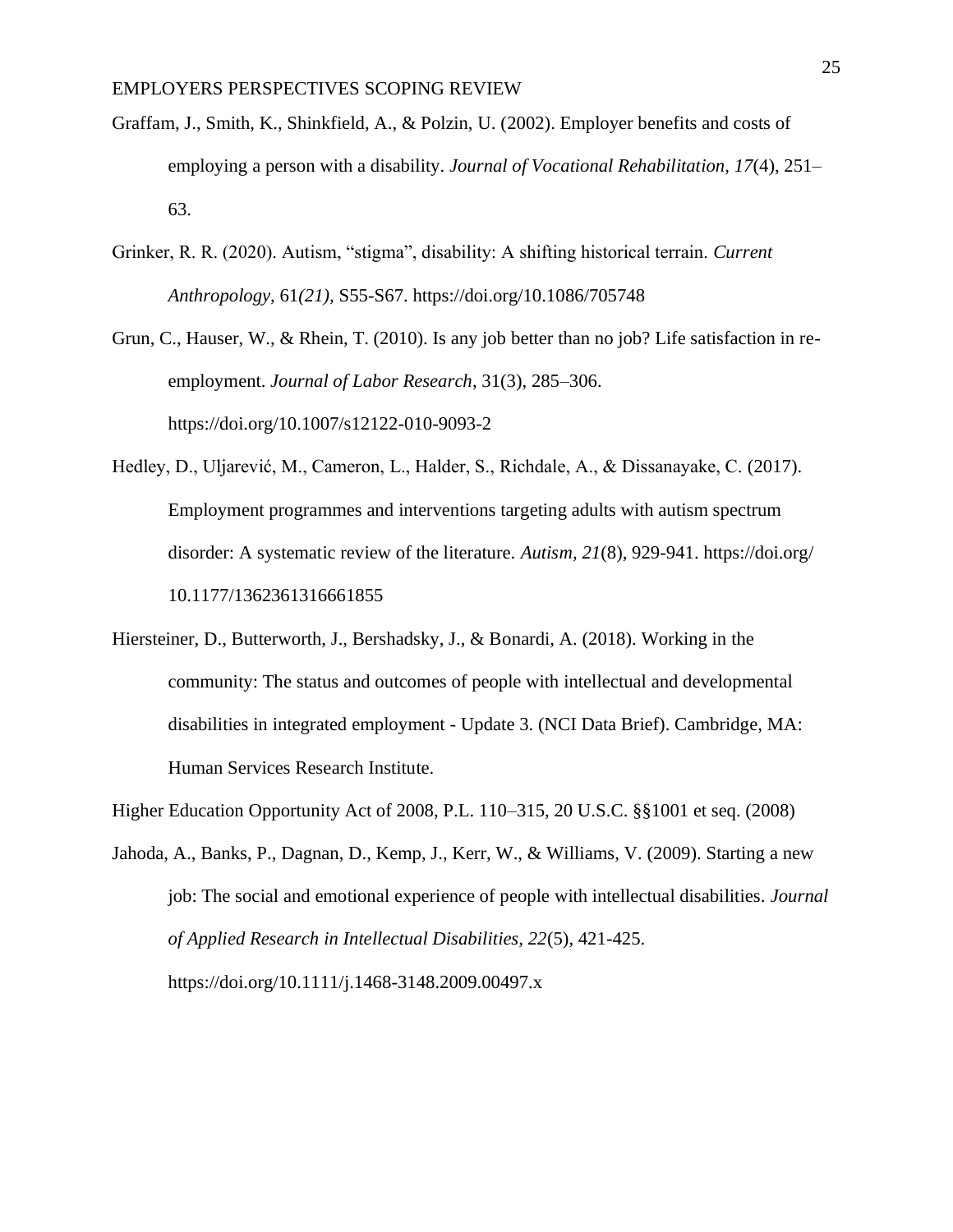- Johnson, T. D., & Joshi, A. (2014). Disclosure on the spectrum: Understanding disclosure among employees on the autism spectrum. *Industrial and Organizational Psychology, 7*(2), 278– 281. https://doi.org/10.1111/iops.12149
- Ju, S., Roberts, E., & Zhang, D. (2013). Employer attitudes toward workers with disabilities: A review of research in the past decade. *Journal of Vocational Rehabilitation, 38*(2), 113– 123. https://doi.org/10.3233/JVR-130625
- Kocman, A., Fischer, L., & Weber, G. (2017). The employers' perspective on barriers and facilitators to employment of people with intellectual disability: A differential mixedmethod approach. *Journal of Applied Research in Intellectual Disabilities, 31*(1), 120- 131. https://doi.org/10.1111/jar.12375
- Kocman, A., & Weber, G. (2016). Job satisfaction, quality of work life and work motivation in employees with intellectual disability: A systematic review. *Journal of Applied Research in Intellectual Disabilities, 31*(1), 1-22. https://doi.org/10.1111/jar.12319
- Kregel, J., & Tomiyasu, Y. (1994). Employers' attitudes toward workers with disabilities: Effect of the Americans with Disabilities Act. *Journal of Vocational Rehabilitation, 4*(3), 165- 173. https://doi.org/10.3233/JVR-1994-4305
- Lysaght, R., Cobigo, V. & Hamilton, K. (2012). Inclusion as a focus of employment-related research in intellectual disability from 2000 to 2010: A scoping review. *Disability and Rehabilitation, 34*(16), 1339-1350. https://doi.org/10.3109/09638288.2011.644023
- Lysaght, R., Petner-Arrey, J., Howell-Moneta, A., & Cobigo, V. (2017). Inclusion through work and productivity for persons with intellectual and developmental disabilities. *Journal of Applied Research in Intellectual Disabilities, 30*(5). 922-935. https://doi.org[/10.1111/jar.12284](https://doi.org/10.1111/jar.12284)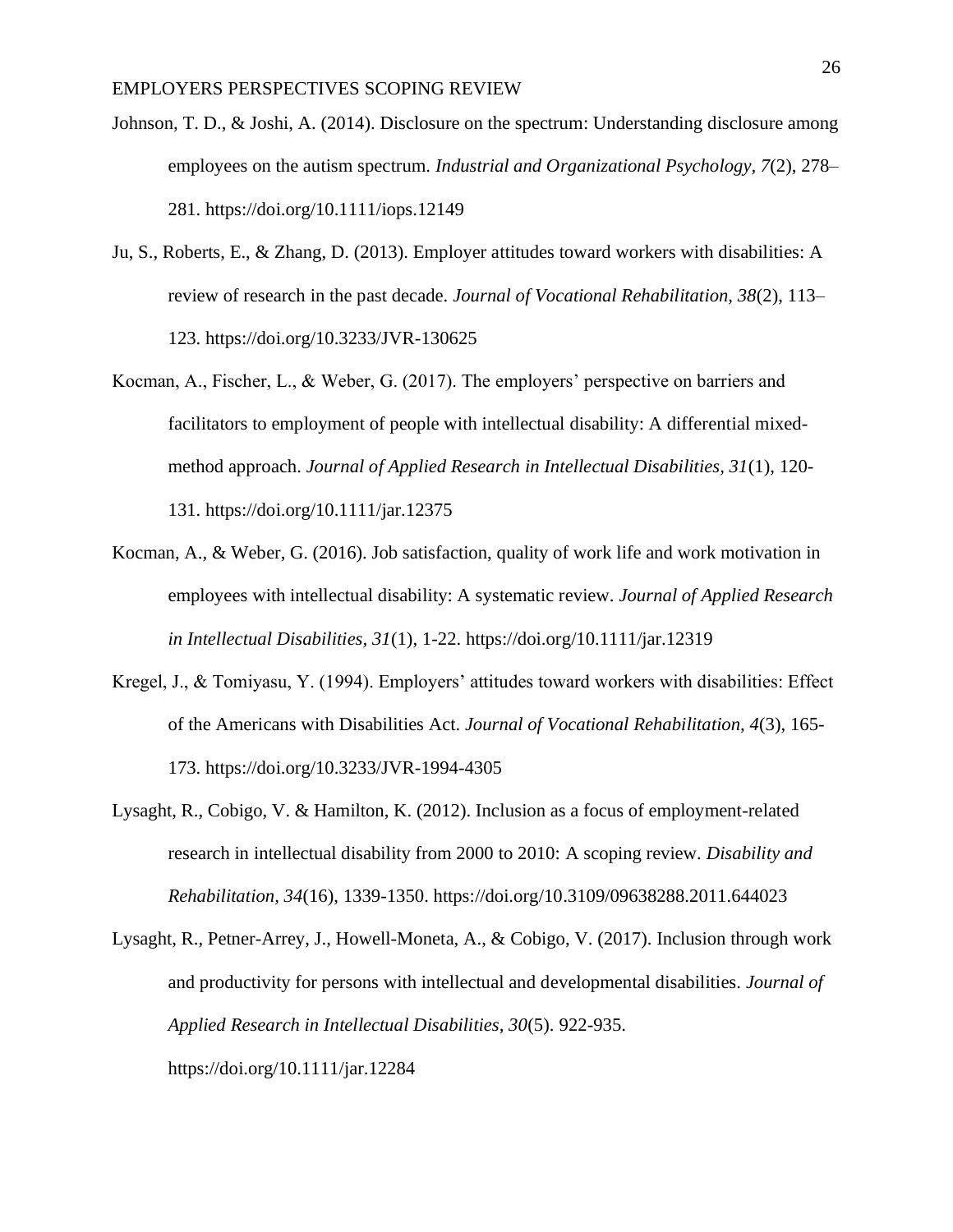Mazzotti, V. L., Rowe, D. A., Sinclair, J., Poppen, M., Woods, W. E., & Shearer, M. L. (2016). Predictors of post-school success: A systematic review of NLTS2 secondary analyses. *Career Development and Transition for Exceptional Individuals, 39*(4), 196-215. https://doi.org/10.1177/2165143415588047

Migliore, A., Mank, D., Grossi, T., & Rogan, P. (2007). Integrated employment or sheltered workshops: Preferences of adults with intellectual disabilities, their families, and staff. *Journal of Vocational Rehabilitation*, *26*(1), 5-19. https://doi.org/10.24226/JVR.2016.04.26.1.5

- Munn, Z., Peters, M. D. J., Stern, C., Tufanaru, C., McArthur, A., & Aromataris, E. (2018). Systematic review or scoping review? Guidance for authors when choosing between a systematic or scoping review approach. *BMC Medical Research Methodology, 18*, 143- 150. https://doi.org/10.1186/s12874-018-0611-x
- Nathan, M., & Lee, N. (2013). Cultural diversity, innovation, and entrepreneurship: Firm-level evidence from London. *Economic Geography, 89*(4), 367-394. https://doi.org/10.1111/ecge.12016
- Office of Disability Employment Policy. (n.d.). *Employment first.*  https://www.dol.gov/agencies/odep/initiatives/employment-first
- Organisation for Economic Cooperation and Development. (2020). *Employees by business size (indicator)*. https://www.oecd-ilibrary.org/industry-and-services/employees-by-businesssize/indicator/english\_ceaf53c9-en
- Rashid, M., Hodgetts, S., & Nicholas, D. (2017). Building employers' capacity to support vocational opportunities for adults with developmental disabilities. *Review Journal of*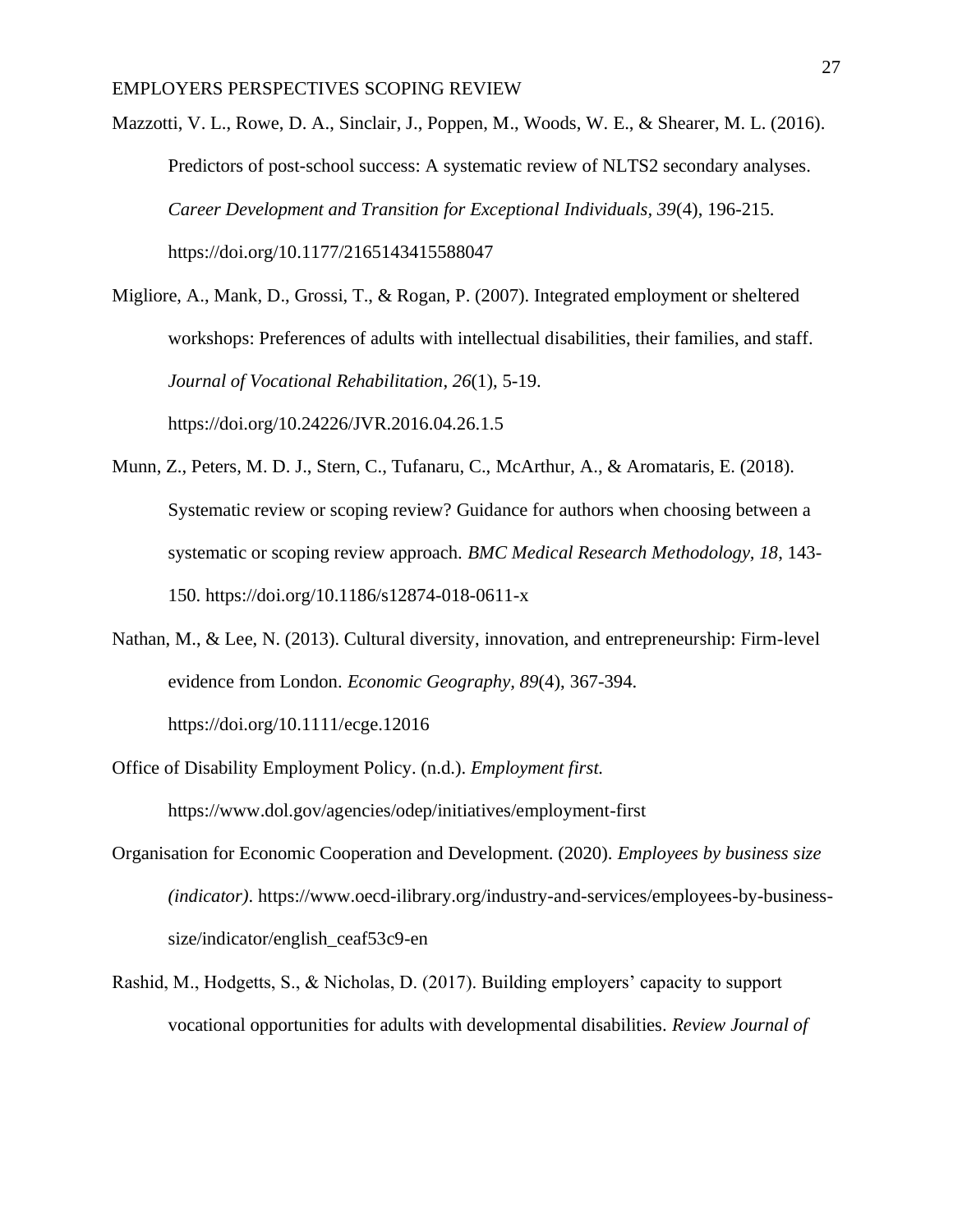*Autism and Developmental Disorders, 4,* 165-173. https://doi.org10.1007/s40489-017- 0105-5

- Roux, A. M., Shattuck, P. T., Rast, J. E., & Anderson, K. A. (2017). *National Autism Indicators Report.* Philadelphia, PA: Drexel University.
- Saleh, M. C., & Bruyère, S. M. (2018). Leveraging employer practices in global regulatory frameworks to improve employment outcomes for people with disabilities. *Social Inclusion, 6*(1), 18-28. https://doi.org/10.17645/si.v6i1.1201
- Scott, M., Jacob, A., Hendrie, D., Parsons, R., Girdler, S., Falkmer, T., & Falkmer, M. (2017). Employers' perception of the costs and the benefits of hiring individuals with autism spectrum disorder in open employment in Australia. *PLoS ONE, 12*(5), 1-16. https://doi.org/10.1371/journal.pone.0177607
- Scott, M., Milbourn, B., Falkmer, M., Black, M., Bölte, S., Halladay, A., Lerner, M., Taylor, J. L., & Girdler, S. (2019). Factors impacting employment for people with autism spectrum disorder: A scoping review. *Autism, 23*(4), 869-901. https://doi.org/10.1177/1362361318787789
- Shattuck, P. T., Steinberg, J., Yu, J., Wei, X., Cooper, B. P., Newman, L., & Roux, A. M. (2014). Disability identification and self-efficacy among college students on the autism spectrum. *Autism Research and Treatment, 2014,* 1-7. https://doi.org/10.1155/2014/924182

Simonsen, M. L., & Neubert, D. A. (2013). Transitioning youth with intellectual and other developmental disabilities: Predicting community employment outcomes. *Career Development and Transition for Exceptional Individuals, 36*(3), 188-198. https://doi.org/10.1177/2165143412469399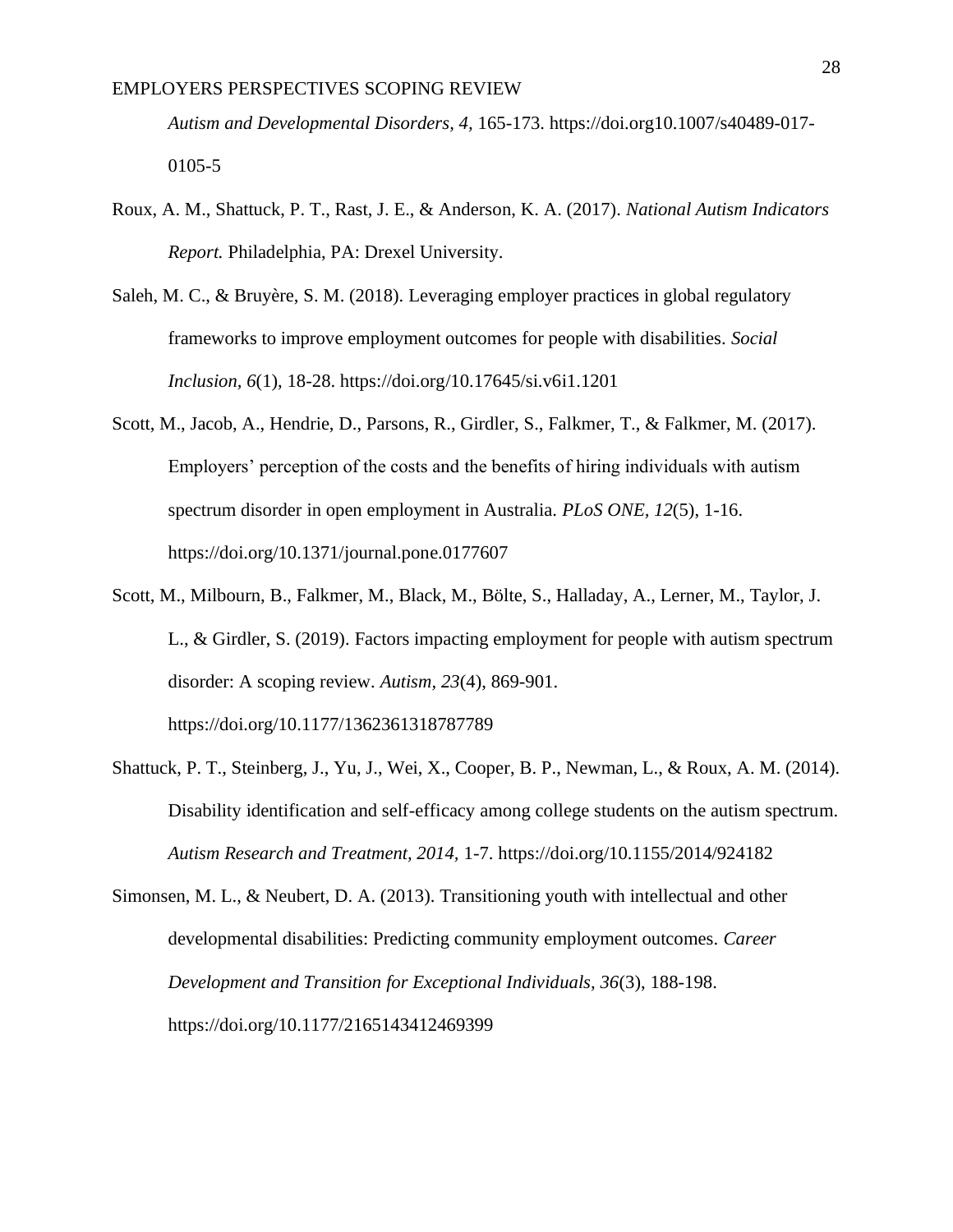- Solomon, C. (2020). Autism and employment: Implications for employers and adults with ASD. *Journal of Autism and Developmental Disorders.* Advance online publication. https://doi.org/10.1007/s10803-020-04537-w
- The Office of Disability Employment Policy. (2020, February 5). *U.S. Department of Labor selects 12 states and the District of Columbia to increase employment of people with mental health disabilities* [News release]. Retrieved from https://www.dol.gov/newsroom/releases/odep/odep20200205
- The United Nations. (2006). Convention on the Rights of Persons with Disabilities. Treaty Series, 2515, 3.
- Tricco, A. C., Lillie, E., Zarin, W., O'Brien, K. K., Colquhoun, H., Levac, D., Moher, D., Peters, M. D. J., Horsely, T., Weeks, L., Hempel, S., Akl, E. A., Chang, C., McGowan, J., Stewart, L., Hartling, L., Aldcroft, A., Wilson, M. G., Garritty, C., … Straus, S. E. (2018). PRISMA extension for scoping reviews (PRISMA-ScR): Checklist and explanation. *Annals of Internal Medicine, 169*(7), 467-473. https://doi.org/10.7326/M18- 0850
- Waisman-Nitzan, M., Gal, E., & Schreuer, N. (2019). Employers' perspectives regarding reasonable accommodations for employees with autism spectrum disorder. *Journal of Management & Organization*, *25*(4), 481-498. https://doi.org/10.1017/jmo.2018.59
- Walsh, L., Lydon, S., & Healy, O. (2014). Employment and vocational skills among individuals with autism spectrum disorder: Predictors, impact, and interventions. *Review Journal of Autism and Developmental Disorders, 1*(4), 266-275. https://doi.org/10.1007/s40489- 014-0024-7